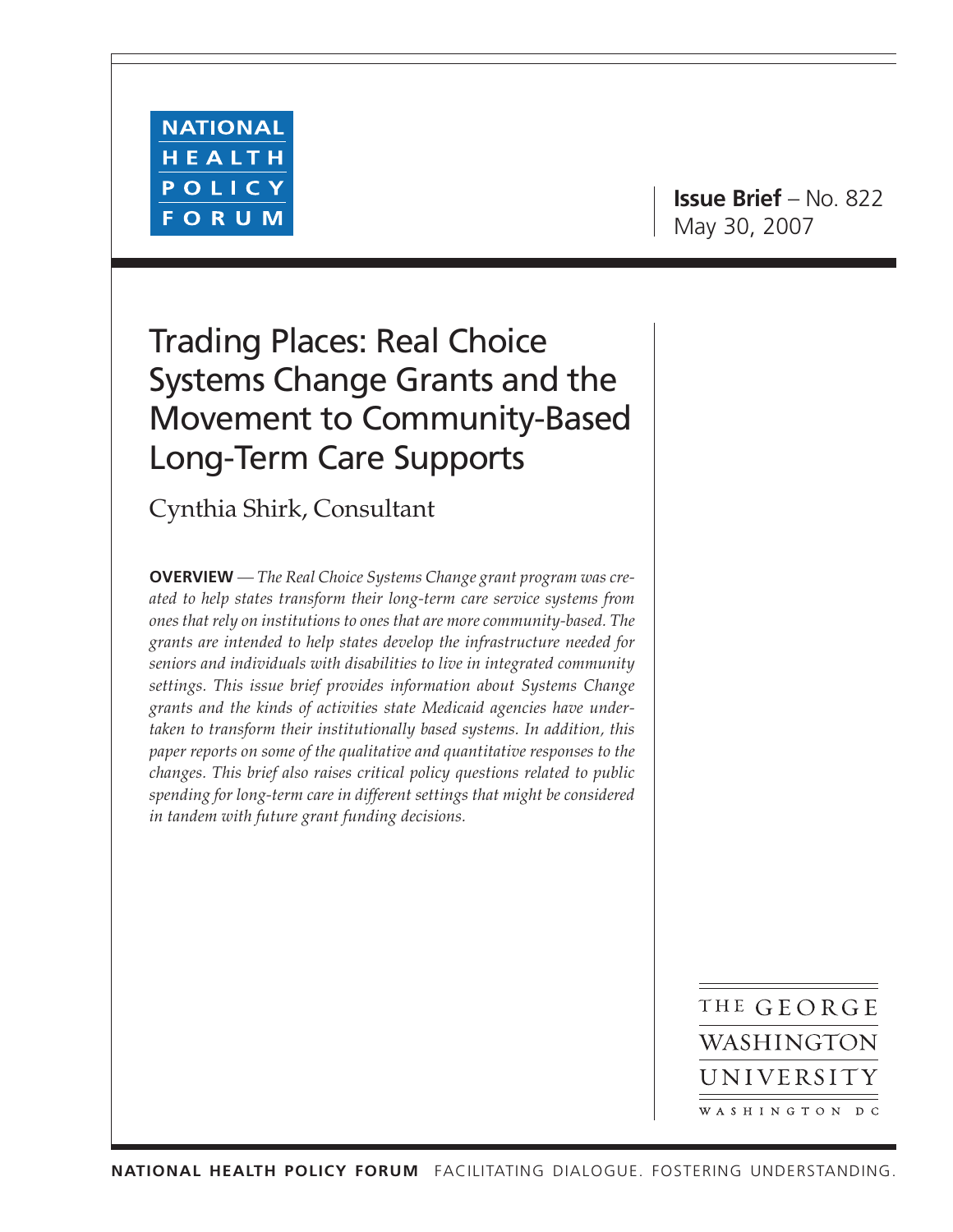# Trading Places: Real Choice Systems Change Grants and the Movement to Community-Based Long-Term Care Supports

Over the past three decades, states and the federal government have placed increasing emphasis on the development of community-based service options for the more than 3.6 million seniors and younger people with disabilities who use Medicaid long-term care services. A number of factors have driven the movement toward community-based supports. Consumers consistently express a preference for remaining in their own homes as participating members of their communities rather than being placed in institutional settings. Recent legal decisions have required that people with disabilities are not isolated in institutional settings when reasonable accommodation can be made in the community. States and federal governments also view community-based services as a way to control Medicaid long-term care spending. Although long-term care users comprise only 7 percent of the Medicaid population, they account for over half (52 percent) of total Medicaid spending.<sup>1</sup> In addition, the aging of the nation's population raises concerns about the sustainability of Medicaid long-term care spending for the future.<sup>2</sup> As long-term care expenditures consume an increasing share of the Medicaid budget, states are moving to increase the proportion of people who receive services in the community to meet consumer preferences and to help stem the rate of growth in spending.

In 2000, Congress enacted legislation authorizing the Real Choice Systems Change grant program to help states transform their long-term care service systems from ones that rely on institutions to ones that are more community-based. The grants, awarded annually from 2001 through 2006, are intended to help states develop the infrastructure needed for seniors and individuals with disabilities to live in integrated community settings. They are administered by the Centers for Medicare & Medicaid Services (CMS) as part of the Bush administration's New Freedom Initiative, which aims to encourage greater use of community-based services for people who traditionally have been served in nursing homes or other types of institutional settings.

Systems Change grants help states support a wide variety of activities in four major areas: efforts to improve access to existing services and supports; to create new services and supports; to design, implement, and maintain systems and processes that enable services, such as data or **National Health Policy Forum** Facilitating dialogue. Fostering understanding.

2131 K Street NW, Suite 500 Washington DC 20037

202/872-1390 202/862-9837 [fax] [nhpf@gwu.edu \[e](mailto:nhpf@gwu.edu)-mail] [www.nhpf.org \[w](http://www.nhpf.org)eb]

**Judith Miller Jones** *Director*

**Sally Coberly** *Deputy Director*

**Monique Martineau** *Publications Director*

Project Manager **Christie Provost Peters** *Senior Research Associate*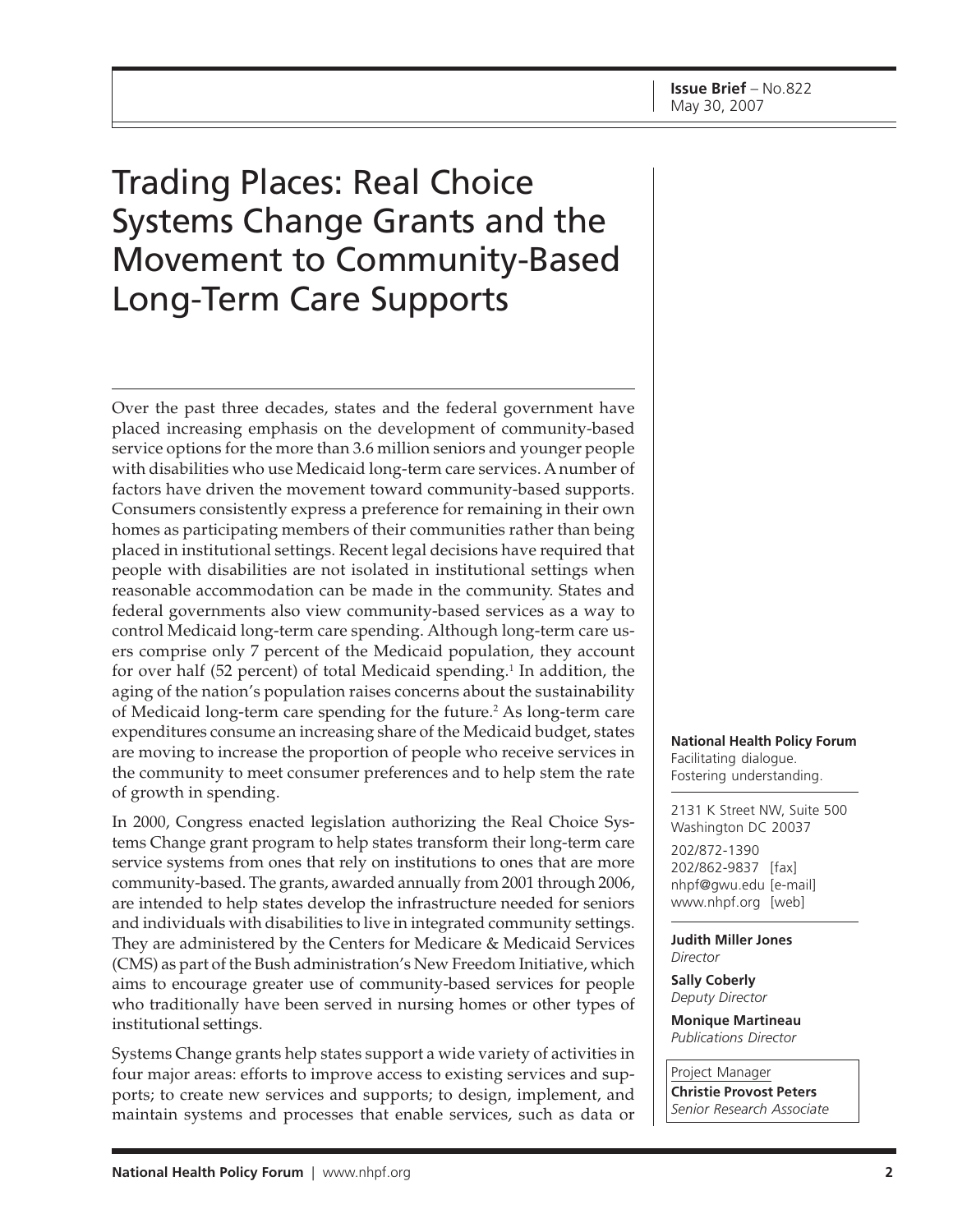quality assurance systems; and to improve recruitment, training, and retention of direct service workers.<sup>3</sup> Since 2001, over \$243 million in grants has been awarded to all 50 states, the District of Columbia, and four territories to support these activities. The average total awards to each state over the 2001–2006 period is about \$4 million; however, the amount received by each state varies greatly (Appendix 1). Wisconsin has received the most funds: over \$10 million. Arkansas, Michigan, North Carolina, New Hampshire, and Vermont have also received over \$8 million each in grant funds. At the other end of the spectrum, South Dakota has received only about \$200,000, and two territories, American Samoa and Puerto Rico, have each received \$50,000.

Funds from these grants assist both states that are experienced with implementing community-based services and states that are just beginning to pursue community-based alternatives. More experienced states may use grant funds to improve ongoing activities, whereas less experienced states may use them to develop new community-based initiatives. To facilitate cross-fertilization of ideas, information about grant activities and promising practices has been widely shared among grantees and other stakeholders through Web sites established for that purpose, technical assistance, reports, and conferences. However, little evaluation has taken place on a national level to analyze the success of various initiatives. Reports on grant activities to date have primarily been descriptive of state activities, accomplishments, and challenges. Further, the sustainability of grant activities in the absence of grant funds may be difficult without a strong commitment from state leadership and strategies to fund initiatives. For example, many states that developed recommendations to strengthen the direct service workforce under their Systems Change grants have struggled to find additional funding to implement those recommendations.<sup>4</sup>

This issue brief provides information about Systems Change grants and the kinds of activities state Medicaid agencies have undertaken with the federal grant money. The paper highlights some state efforts to transform their institutionally based systems, and it reports on some of the qualitative and quantitative responses to the changes. Because a national evaluation requirement was not included in the early years of the Systems Change grants program, limited impact analysis is available at this time. This paper also raises critical policy questions related to public spending for longterm care in different settings that might be considered in tandem with future grant funding decisions.

## **BACKGROUND: FILLING THE GAPS IN LONG-TERM CARE**

Medicaid is the primary financing mechanism for long-term care services in the United States, accounting for about 42 percent of all longterm care spending.<sup>5</sup> Initially, state Medicaid programs largely provided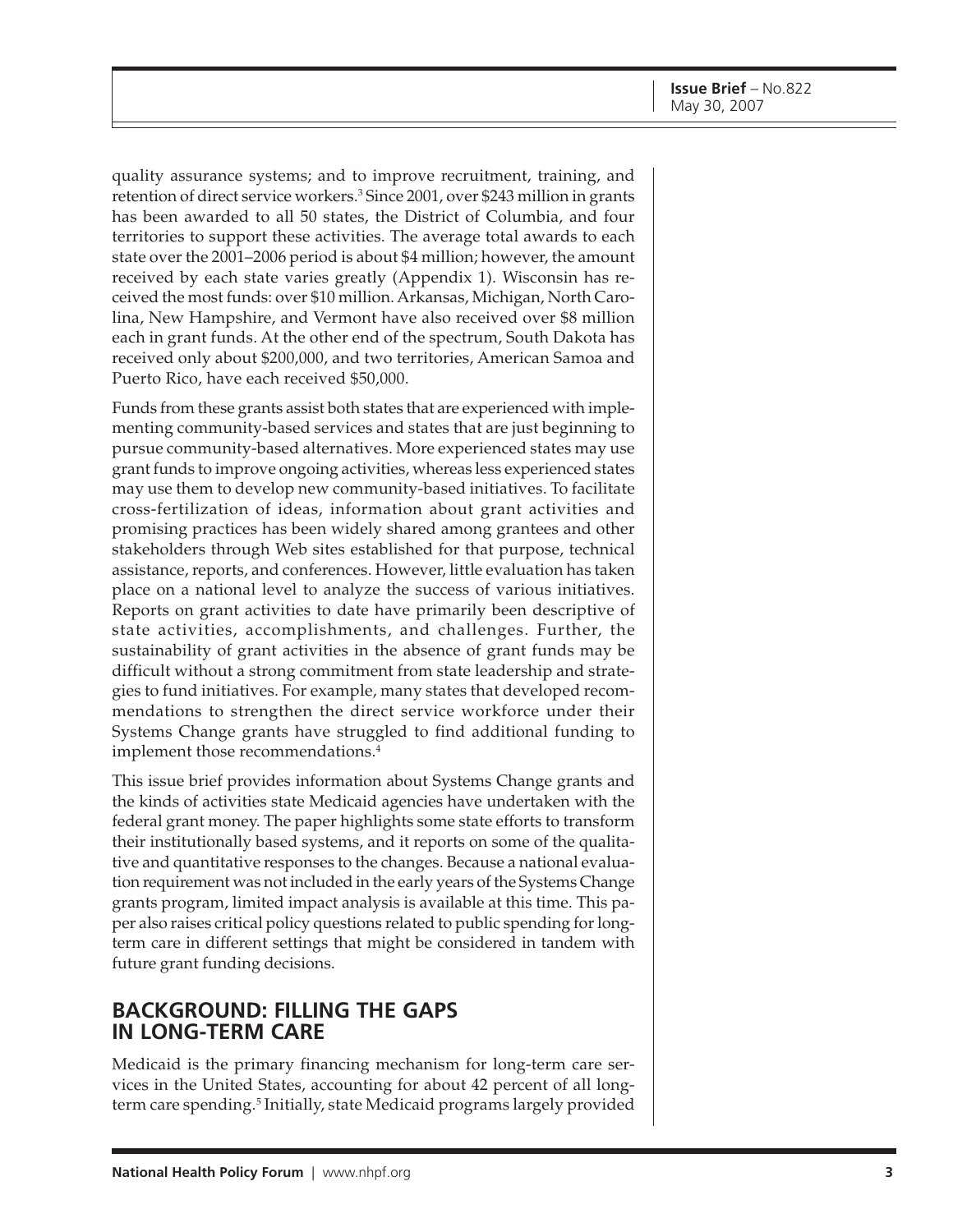long-term care services in institutional settings: nursing homes for seniors and younger adults with physical disabilities and large, mostly state-run institutions for people with developmental disabilities. In 1981, the enactment of the home and community-based services (HCBS) waiver program under section 1915(c) of the Social Security Act expanded the states' ability to provide services in the community. Growth of the HCBS waiver program was slow at first, mainly because of federal rules that limited the types of people who could be served, the types of services available and, perhaps most importantly, the number of people receiving services. A "cold bed" rule required states to demonstrate that an institutional bed was available for each waiver participant as a way to

ensure cost neutrality. In states that had restrictions on building new nursing home beds, this requirement was a serious impediment to HCBS waiver growth.

In the late 1980s through the early 1990s, Congress and CMS (known then as the Health Care Financing

**The enactment of the ADA in 1990 and subsequent court rulings such as** *Olmstead v. L.C***. (1999) have upheld the rights of people with disabilities to receive services in the most appropriate, integrated setting, rather than in institutions.**

Administration) took a number of steps to relax federal requirements, including removal of the cold bed rule. Many states began to pursue community-based alternatives to institutional care, recognizing that Medicaid long-term care expenditures could be better controlled with 1915(c) waiver provisions that allowed states to cap the number of participants and the amount of spending per participant. Thus, the number of HCBS waiver programs began to grow. However, growth did not keep pace with demand, and waiting lists became common.

Meanwhile, consumers and their advocates pressed for even greater opportunities to receive services in their own homes and communities. Consumer demands were strengthened by the enactment of the Americans with Disabilities Act (ADA) in 1990 and subsequent court rulings such as *Olmstead v. L.C*. (1999) that have upheld the rights of people with disabilities to receive services in the most appropriate, integrated setting, rather than in institutions.<sup>6</sup> As a result of these influences, community-based care (that is, HCBS waiver services, personal care services, and home health care services) has grown from 14 percent of Medicaid spending in 1991 to 37 percent of spending in 2005. To date, there are over 260 HCBS programs in operation.<sup>7</sup> These efforts are often referred to as "rebalancing," or attempting to achieve a more equitable balance between the proportion of total Medicaid long-term care expenditures used for institutional services and those used for community-based supports.

Rebalancing efforts, however, have faced a number of challenges. Medicaid rules, originally designed for institutional settings, often do not lend themselves to community-based care delivery. For example, Medicaid eligibility rules in some states favor people who reside in institutional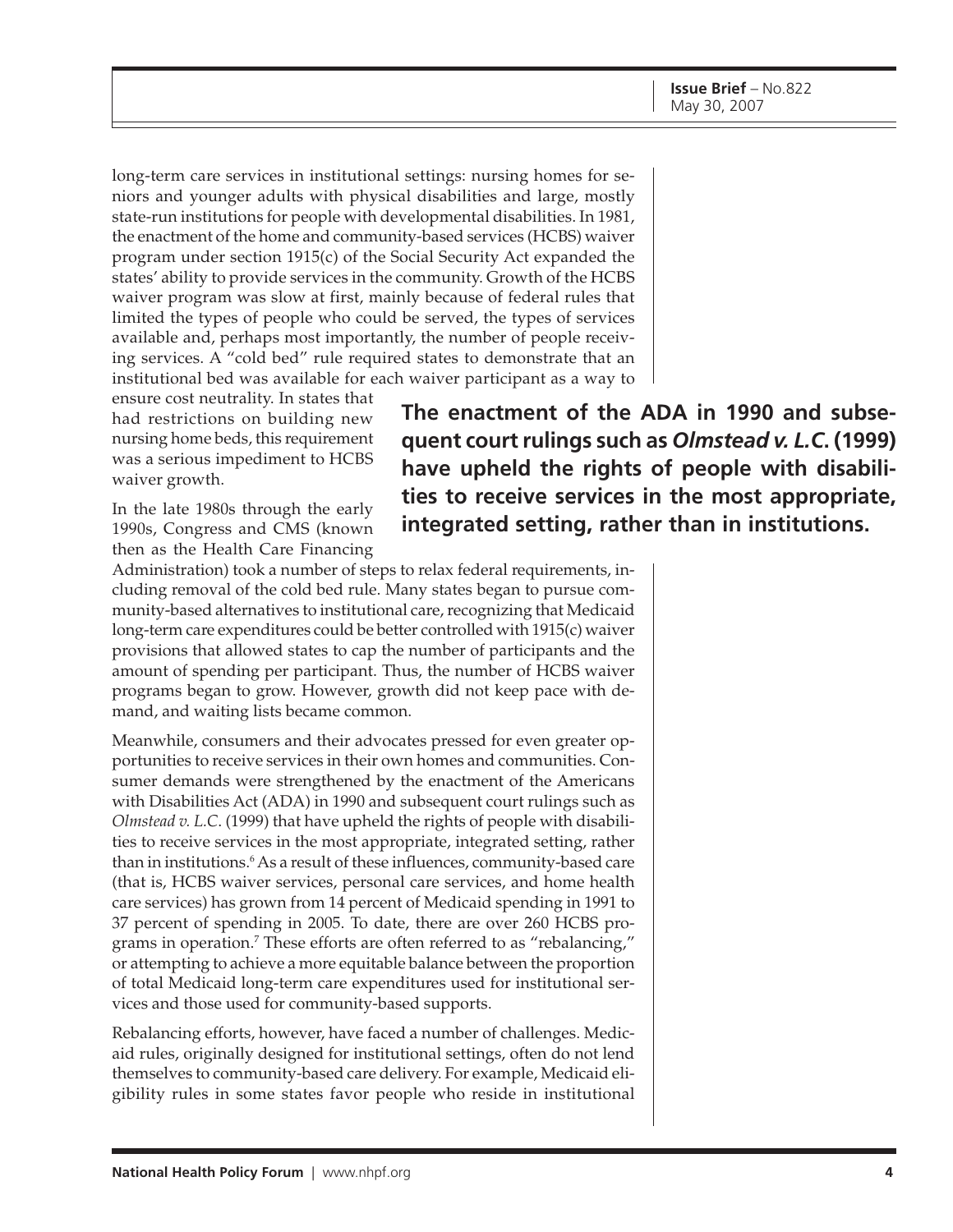settings by applying more restrictive income eligibility criteria to people applying for HCBS waiver programs and allowing them to retain fewer assets. In addition, benefit definitions may not encompass the types of supportive services needed to live in the community; for example, respite services that provide relief for family caregivers are not a covered Medicaid service except when provided through a waiver. Medicaid HCBS waiver programs have proliferated, in part, as a way to circumvent some of the existing restrictions, as well as a way to achieve cost savings.

In 2001, the Bush administration launched the New Freedom Initiative to further promote community living for seniors and people with disabilities by coordinating existing resources and modifying policies to create incentives for community integration. As part of the Initiative, the U.S. Department of Health and Human Services (HHS) conducted a self-assessment of existing federal policies, programs, statutes, and regulations to identify barriers that impede community living and to recommend solutions. The assessment resulted in several policy clarifications, including one that permits HCBS waiver programs to cover one-time costs such as security deposits on apartments and utility set-up fees for people who are making the transition from institutions to community living arrangements.

While this greater regulatory and policy flexibility has helped individuals receive community-based services to some extent, many incentives

still exist for consumers to be placed or to remain in institutions.8 For instance, housing costs are not covered by Medicaid and can pose a significant barrier to community living for low-income elderly and disabled beneficiaries. Provider and direct service worker shortages in many areas of the country, lack of coordination among existing services, and budgetary limitations have also hampered states' ability to offer community-based services to more people. Lack of consumer awareness of available options can also limit the use of community-based services.

Legislation authorizing Systems Change grants was enacted by Congress to address some of these challenges. Congress has appropriated funds for these grants in gradually decreasing amounts each year from 2001 through 2006 (Figure 1). The grants are intended to assist states in developing the infrastructure necessary to support people of any age with a disability or long-term illness *Source: Federal Register notices, 2001–2006.*

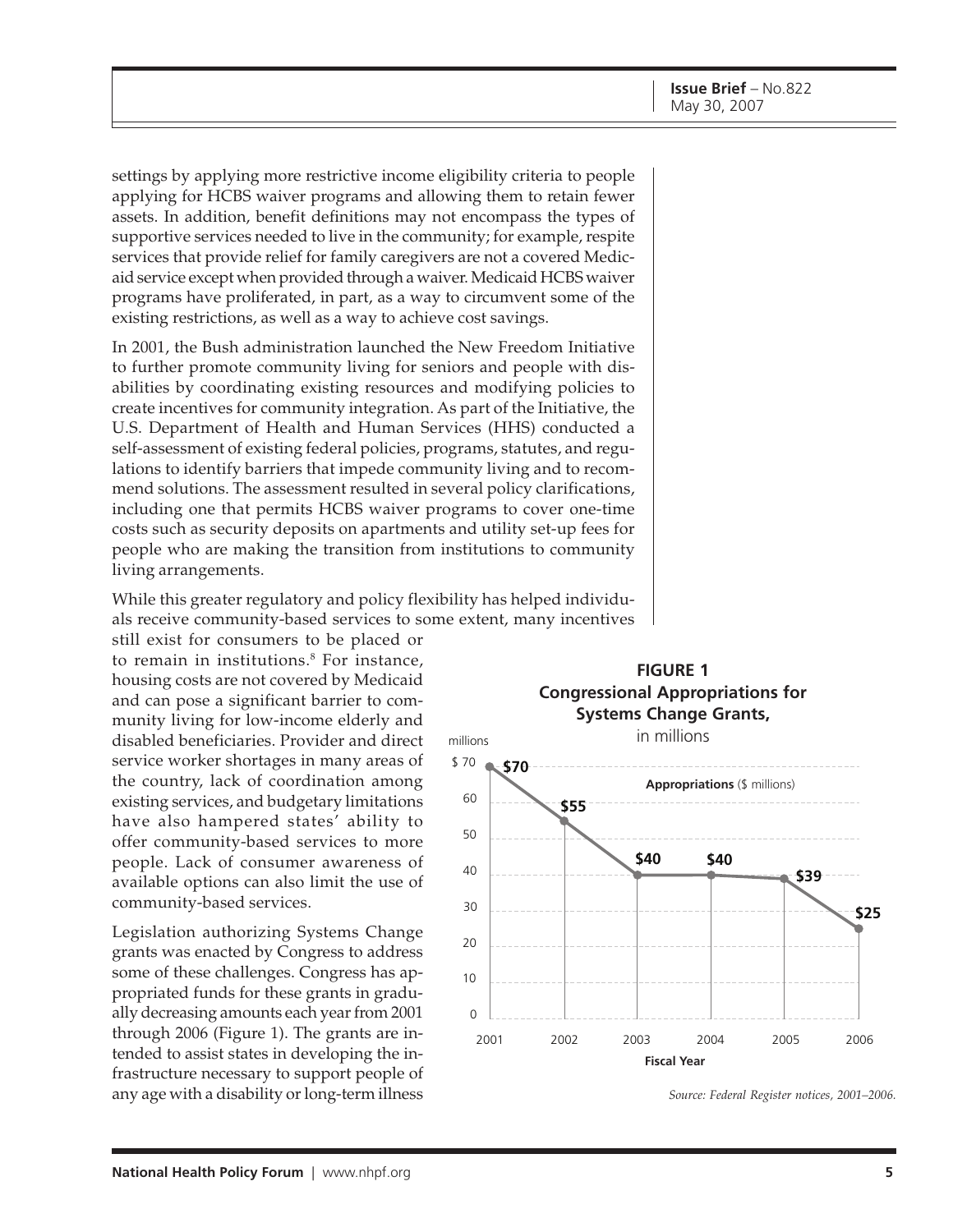to live and participate in their communities. For example, states may use grants to develop new evaluation tools that are used to determine who is eligible to receive community services, test ways of diverting people from institutional settings and into communities, or recruit and train direct service workers.

Grant solicitations, published each year in the Federal Register, describe the requirements and parameters of the grants. Grant activities must focus on Medicaid-eligible populations and generally may not be used to fund direct services to beneficiaries.9 Each grant remains available for either a three-year period (2001 through 2004 grants) or a five-year period (2005 and 2006 grants), although a state may apply for a no-cost extension if its funds have not been exhausted by the end of that period. In fact, most grantees have requested one-year extensions because grant start-up activities, such as competitive procurement of contractors, often proceed slower than initially anticipated. Grantees are required to make a nonfinancial contribution of 5 percent of the total grant award. This contribution may include the value of goods and/or services contributed by the grantee, such as salary and fringe benefits of staff devoting a percentage of their time to the grant. The grant solicitations strongly encourage the involvement of consumers in project design and implementation, including use of consumer task forces in developing grant applications and collaboration with a variety of organizations that advocate for seniors and people with disabilities, such as state independent living councils, area agencies on aging, developmental disabilities councils, state mental health planning councils, and state assistive technology act projects.

## **GRANT ACTIVITIES**

Several types of grants have been offered each year, and states have been encouraged to apply for more than one type of grant. (Appendix 2 describes the types of grants and the years awarded.) The different types of grants are meant to address specific areas of concern that CMS identified through the self-assessment conducted under the New Freedom Initiative, National Listening Sessions, and Open Door Forums. For example, Community-Integrated Personal Assistance and Supports grants, awarded in 2001 through 2003 were designed to improve personal assistance services that are consumer-directed. Integrating Long-Term Care Supports and Affordable Housing grants awarded in 2004 were targeted to assist states in creating the infrastructure necessary to increase access to affordable and accessible housing. The types of grants awarded have changed over time as states' needs have changed and as more has been learned about the most effective way to offer grants.

In early 2001, CMS offered noncompetitive starter grants of \$50,000 to each state. Forty-eight states, the District of Columbia, and four territories requested and received starter grants. After the starter grants, four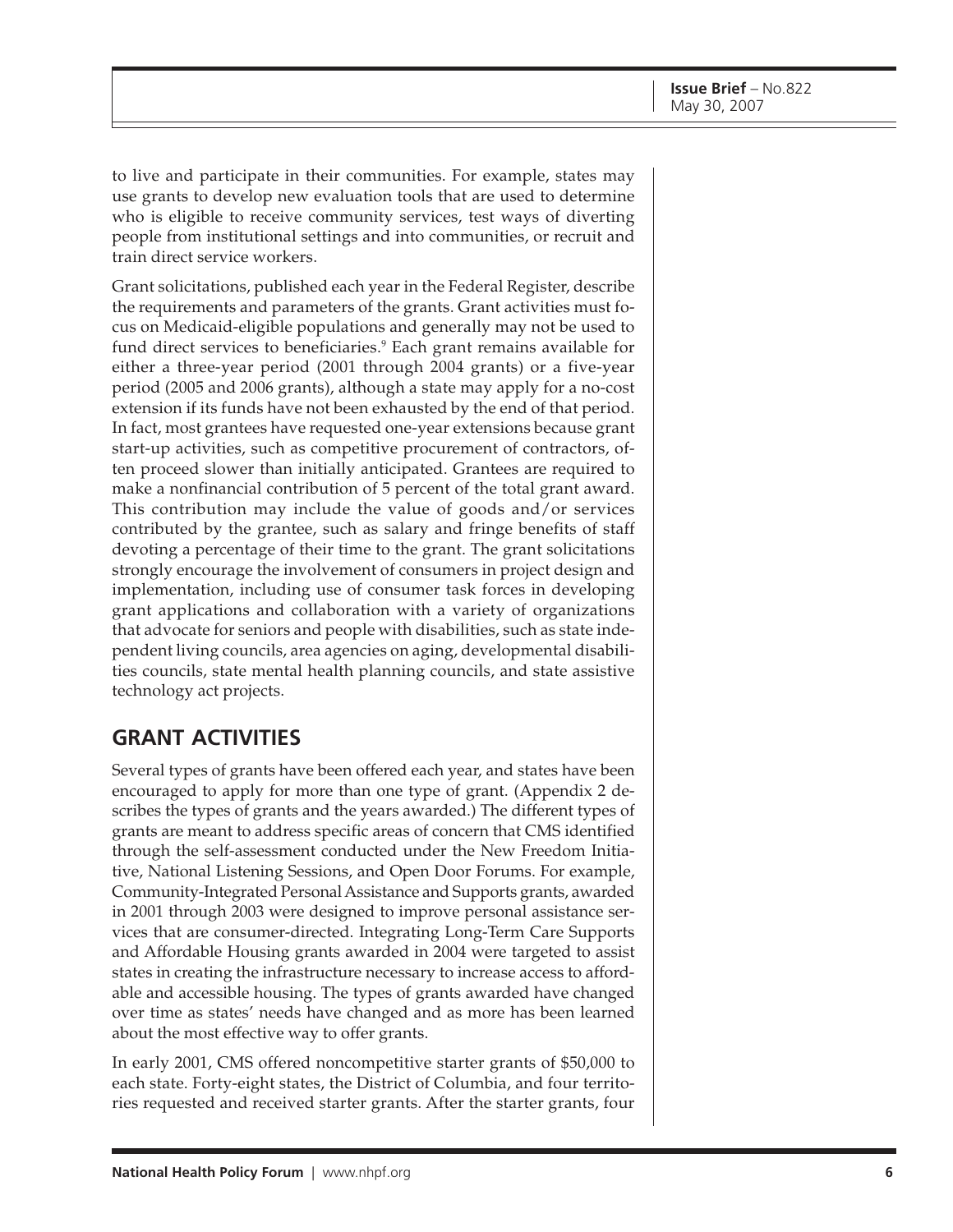**Issue Brief** – No.822 May 30, 2007

types of competitive grants were offered: Real Choice, Community-Integrated Personal Assistance Services and Supports, Nursing Facility Transition, and National Technical Assistance Exchange for Community Living. The response from states was overwhelming: 161 applications were received and over 50 awards were made in 2001. Because of the large number of proposals received, CMS did not accept new applications in 2002; the agency continued to award grants from the 2001 requests.

Eleven different types of grants were offered and funded in 2003, and ten types of grants were offered and funded in 2004. New types of grants were intended to promote and support specific aspects of states' long-term care systems such as quality assurance, respite care, and affordable housing. Another grant offered in 2003 through 2005 was earmarked

**Family-to-Family Health Care Information and Education Centers**

Families often lack knowledge about services and supports available for their children with special health care needs (CSHCN) and have trouble navigating the health care system to get those supports. Systems Change Grants awarded

in 2003 through 2005, as well as grants from the Health Resources and Services Administration in 2002, have helped fund 25 Familyto-Family Health Care Information and Education Centers (FHICs) which are staffed to a large extent by parents who volunteer their time. FHICs educate families, help them make informed choices about services, and make referrals to service providers. FHICs also develop Web-based materials such as fact sheets and newsletters and take part in workshops and conferences.

Reliance on parents of CSHCN and volunteers means that staffing can be an issue for FHICs. There are also concerns about whether these programs can be sustained when grant funds run out. Many FHICs are applying for new grants or are exploring options such as becoming Medicaid providers or contracting with managed care organizations. The Deficit Reduction Act of 2005 appropriated \$12 million in grants for FHICs, with the goal of establishing centers in all states by 2009.

**[More information on FHICs is available at www.familyvoices.org/](http://www.familyvoices.org/info/ncfpp/f2fhic.php) info/ncfpp/f2fhic.php.**

not for state agencies, but for nonprofit organizations (with the endorsement of state Medicaid directors) to establish Family-to-Family Health Care Information and Education Centers (FHICs). These grants helped to establish family-run centers that disseminate information and training to families of children with special health care needs. (For more information, see text box, above).

Although each type of grant addresses a specific purpose, similar activities can be carried out under several different names. For example, systems that provide a single point of entry to long-term care services have been developed under Real Choice, Aging and Disability Resource Centers (ADRCs), and Rebalancing grants. CMS reduced the types of grants available in 2005 to three: Systems Transformation, ADRCs, and FHICs. Learning from experience in the prior four years, CMS designed the Systems Transformation grants to promote broad systems change rather than changes to small parts of systems. In 2006, only Systems Transformation grants were awarded, with some enhanced funding also provided to existing ADRC grantees. (For more information on ADRCs, see text box, next page.)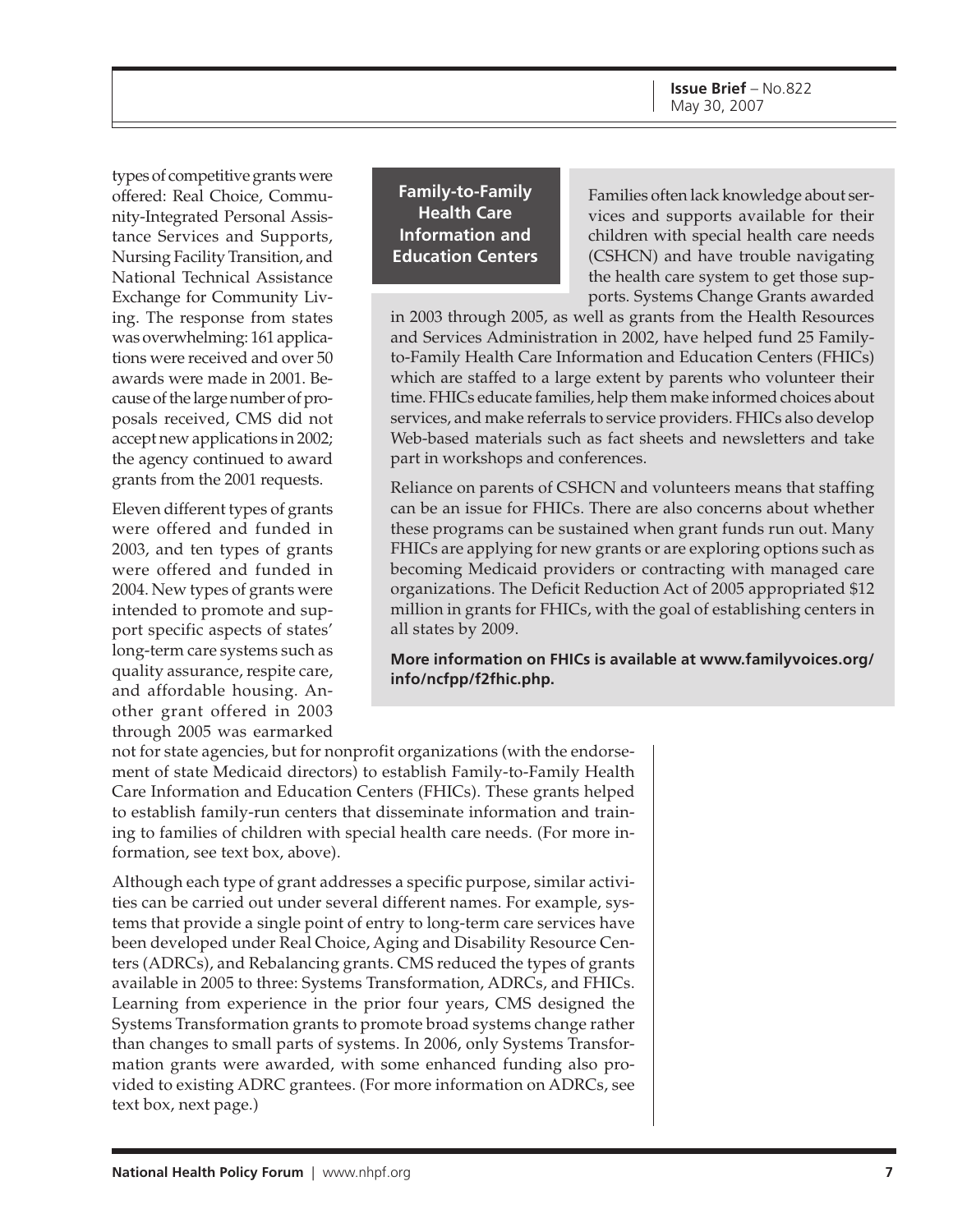#### **Aging and Disability Resource Centers**

In 2003 through 2005, CMS joined with the Administration on Aging (AoA) to offer grants that help states develop Aging and Disability Resource Centers (ADRCs), which serve as one-stop shops to help people make informed decisions about the complete spectrum of long-term care options and create single

entry points to their long-term care systems. Forty-three states have received Systems Change grants for ADRCs, and there are approximately 75 pilot sites operating around the country. According to AoA, by the fall of 2006, 104 ADRC pilot sites were opened, serving more than 600 counties where over 20 percent of the U.S. population resides. ADRC grantees must serve adults age 60 and over and at least one other target populations such as younger adults with physical disabilities or people with developmental disabilities. Systems Change grants represent only about 25 percent of annual budgets for ADRC pilot sites. Other sources of funding include the Older Americans Act, Medicaid, state and local revenue and other grants.

Consumers, caregivers and professionals access ADRC services through Web-based applications at some pilot sites, while other sites provide in-person and telephone assistance. A majority of ADRCs have developed Web-based, comprehensive resource databases and provide online access to program applications and allow electronic submission of application forms. ADRCs have also streamlined application processes by establishing standard screening and intake processes across the variety of organizations that deliver community-based services.

*Source: The Lewin Group,* The Aging and Disability Resource Center (ADRC) Demonstration Grant Initiative: Interim Outcomes Report*, prepared for U.S. Department of Health and Human Services, November 2006; available at [www.adrc-tae.org/documents/InterimReport.pdf.](http://www.adrc-tae.org/documents/InterimReport.pdf)*

#### **Areas of Focus**

Key activities that have taken place through all the years of grantmaking (and the primary categories of grants that support them) are as follows:

- **One-stop shops** To increase consumers' knowledge about existing service options and help them navigate the long-term care system, many grantees are developing resources that integrate information about the array of services available within a particular area. These activities often involve developing Web sites or toll-free lines to access information and creating dedicated information, referral, and assistance staff positions. [*Real Choice, Rebalancing, and ADRC*]
- **Streamlining eligibility determinations** Consumers often face a long and complex application process in order to access Medicaid long-term care services. The process involves determining whether an individual is both financially eligible (income and assets) and functionally eligible (that is, in need of long-term care services). These determinations are usually made by different entities within state government and often are not well coordinated. Some states are working on streamlining financial and/or functional eligibility determinations so that they appear seamless to consumers. Several states integrate the application process with one-stop shops so that there is one centralized location at which consumers apply for services and obtain information about and referrals to services. For example, Arkansas is developing a single, standardized assessment form to establish eligibility for both nursing facilities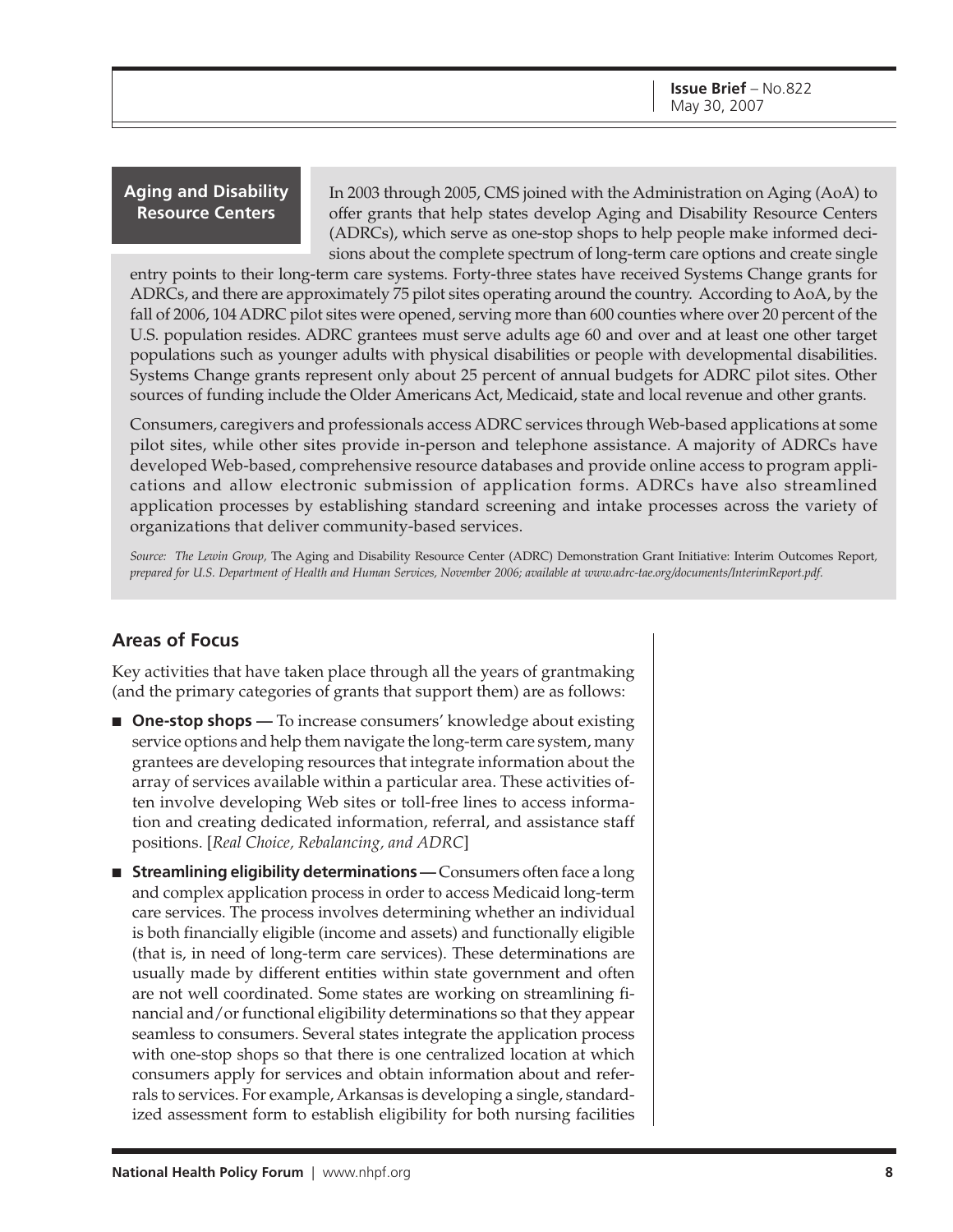and HCBS waiver programs.<sup>10</sup> The state is also developing a "fast track" process to reduce the eligibility wait time for processing Medicaid waiver applications. [*Real Choice, Rebalancing, and Systems Transformation*]

- **Consumer-directed services** States that offer individuals the opportunity to direct their own services establish a state-approved budget for each consumer that he or she may use for the purchase of services. For example, the consumer may choose which services to purchase and may hire (and fire) workers who provide personal assistance services. States use grant funds to develop new consumer-directed waiver programs and to incorporate the principles of consumer direction into program rules. In Florida, grant funds were used to establish committees in each district to work with consumers enrolled in the state's section 1115 cash and counseling demonstration program. Committees were responsible for developing a district-wide plan to implement self-determination. Florida also collaborated with an advocacy organization, the Center for Self-Determination, to identify the content of a training curriculum designed to educate the district committees, support brokers, advocate groups, providers, and policymakers about consumer direction and selfdetermination.11 [*Real Choice, Community-Integrated Personal Assistance Services and Supports, Living with Independence, Freedom and Equality Account Feasibility and Demonstration, Independence Plus, Rebalancing, and Systems Transformation*]
- **Nursing facility transition and diversion programs** A number of states are using grant funds to develop ways to divert people from entering nursing homes or to move people out of nursing homes and into their own homes and communities (see text box, below). For example, New Jersey used grant funds to support visits to the state's nursing facilities and rehabilitation hospitals to explain the transition initiative to individuals and facility staff and to encourage support for patients in

**A Consumer Perspective on Nursing Facility Transition**

*"Georgia has had a Real Choice [Nursing Facility] transition grant and during the past year or so, 124 people have moved out of facilities into their own home and communities. Great news and a very successful project! The IL [Independent Living] community…have been key to making this success. Along the way, as it happens, of the 124 people who moved out, 47 didn't need ongoing (Waiver)*

*supports and services. They just needed the initial, up front transition assistance, including home modifications to make a successful move. These folks continue to benefit from and add to their communities with what are known as 'informal' and 'natural' supports. Community integration and informal and natural support, in this respect, come to mean the same thing and clearly, as this example demonstrates, are key to success, though often overlooked. In other words, the most successful integration occurs when an individual uses the same 'natural' services and supports available in a given community that everybody else uses, as opposed to only using 'special,' separate services and programs."*

*Source: Real Choice Systems Change Grant Consumer Task Force Technical Assistance Center, "Tips for Consumer Task Force Members"; available at [www.tilrc.org/Real%20Choice%20Website/Real%20Choice%20Tips.htm.](http://www.tilrc.org/Real%20Choice%20Website/Real%20Choice%20Tips.htm)*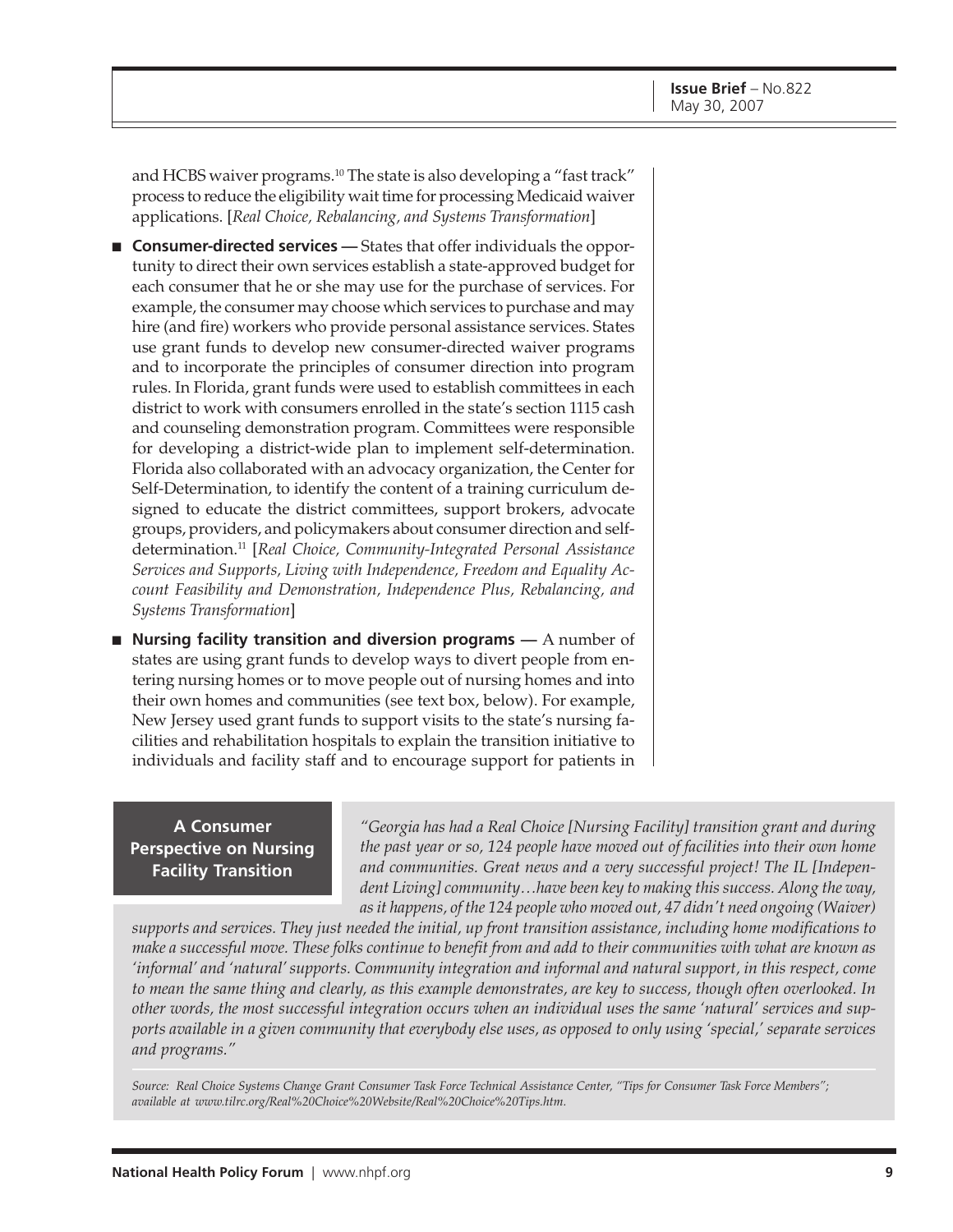the transition process. Other activities in New Jersey included providing information through brochures and a project Web site, providing assistance to hospital patients at highest risk of nursing home placement, connecting mentors in the community with nursing facility residents interested in community living, educating consumers and families on how to make informed choices and obtain quality services, and sharing expertise and knowledge with community organizations.12 [*Nursing Facility Transitions, Rebalancing, and Systems Transformation*]

- **Affordable and accessible housing** Lack of affordable housing is often a barrier to community living for seniors and people with disabilities. Individuals who have been in nursing homes for an extended period of time may have lost their existing homes, and the supply of housing for low-income individuals is seldom adequate. Some individuals may need modifications made to their homes to accommodate wheelchairs or other assistive devices. Some states are attempting to address the issue of affordable housing for seniors and people with disabilities by working with housing authorities and developers. Activities have included conducting educational campaigns, forming task forces to address housing barriers, helping consumers obtain rent subsidies, and improving access through home modification. For example, Nevada hired a housing development specialist to develop a down payment assistance program and a policy manual to help consumers with physical and mental impairments use the program.13 [*Nursing Facility Transition, Integrating Long-Term Supports with Affordable Housing, and Systems Transformation*]
- **Quality assurance and quality improvement (QA/QI)** Ideally, consumer-directed services lead to greater consumer satisfaction and improved outcomes, but consumer involvement is needed to determine whether such services are achieving the desired results. Many grantees are working to add a consumer focus to quality monitoring and management systems. For example, Colorado awarded grants to six selfadvocacy and family advocacy groups to strengthen their efforts through technical assistance, cash, and in-kind support. The state also established a statewide committee of self-advocates to provide input to the director of the Division for Developmental Disabilities regarding policy and QA/ QI issues, which will continue after the grant ends.14 [*Quality Assurance and Improvement in HCBS, Rebalancing, Independence Plus, Comprehensive Systems Reform, and Systems Transformation*]
- **Flexible funding** State budgets usually contain separate line items for nursing homes and community-based services. Whether a nursing home resident can transition to receiving community-based services often depends on whether there are sufficient funds in the HCBS budget, even though Medicaid funds are already being expended for nursing home services for that individual.<sup>15</sup> A number of grantees are changing their budgeting systems to permit the funds to follow the person regardless of where he or she resides. For example, Texas has legislation that moves money from the state's nursing facility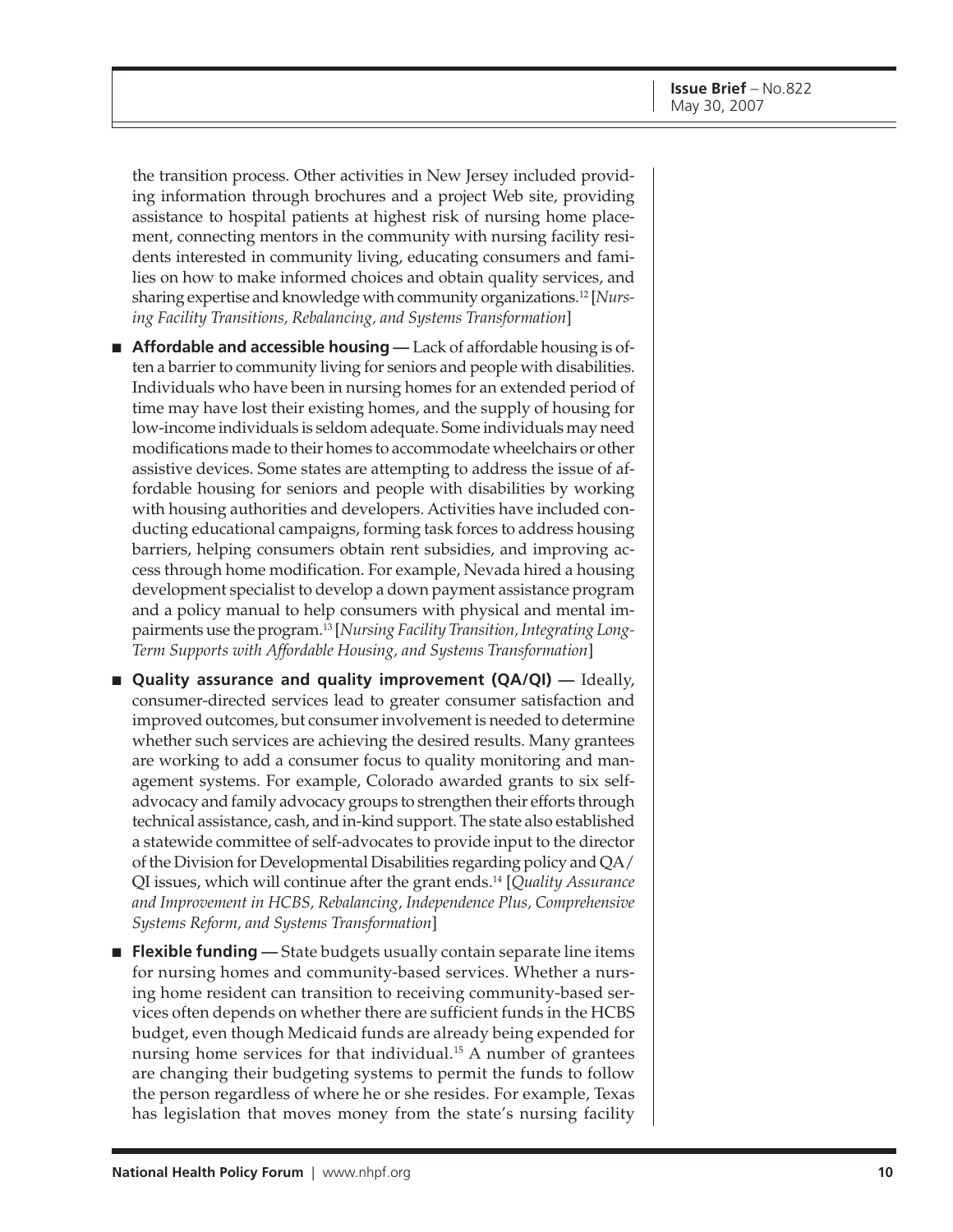budget to the state's home and community-based services budget for people who transition into community settings. According to state officials, this law has helped over 12,000 people leave nursing facilities since September 2001.<sup>16</sup> A Money Follows the Person grant was used to create one facet of the Texas program: local systems in each of ten regions in the state that help clients transition from nursing homes to the community. Voluntary Nursing Facility Transition Teams composed of caseworkers, advocates, other agency personnel, local government employees, profit and nonprofit organizations, home health providers, housing authority representatives, and others assess individuals with complex needs who are requesting transition from the nursing facility to the community. Teams also establish transition plans based on those needs, offer technical assistance to consumers, secure resources, and assist in the transition itself. Grant funds have also assisted with education of state staff, consumers, advocates, and other stakeholders about the range of community care options available. Work on these grants led to the enactment of the Money Follows the Person Rebalancing Demonstrations (see "On the Horizon" section, below) as part of the Deficit Reduction Act of 2005. [*Money Follows the Person, Rebalancing, Comprehensive Systems Reform, and Systems Transformation*]

■ **Recruitment, training, and retention of direct service workers** Activities in this area have included promotional efforts through Web sites, brochures, career fairs, and worker registries. A few grantees have also developed training curricula to improve the skills of direct service workers. Others are conducting surveys of workers and collecting data about working conditions in an effort to increase the availability of workers. For example, Illinois worked to get new legislation passed that increased wages for personal care assistants.17 Although these efforts have produced some innovative ideas, limited budgets often prevent implementation of strategies (such as improved salaries and benefits) and the effectiveness of various initiatives has not been evaluated.18 [*Real Choice, Community-Integrated Personal Assistance Services and Supports, Comprehensive Systems Reform, and Nursing Facility Transition*]

#### **National Technical Assistance Grants**

In addition to grants awarded to states and their partners, National Technical Assistance Grants totaling over \$17.5 million were also awarded to several organizations to provide technical assistance and training and to disseminate information to states, grantees, consumers, and the public. The National Technical Assistance Exchange for Community Living grant was awarded each year from 2001 through 2004 to two organizations: Rutgers Center for State Health Policy (2001, 2002, and 2003) and Independent Living Research Utilization (2001, 2002, and 2004).<sup>19</sup> These grants have resulted in the National Clearinghouse for the Community Living Exchange Collaborative [\(www.hcbs.org\)](http://www.hcbs.org), which is a hub for information exchange among grantees. In addition to making a wealth of material available through its Web site,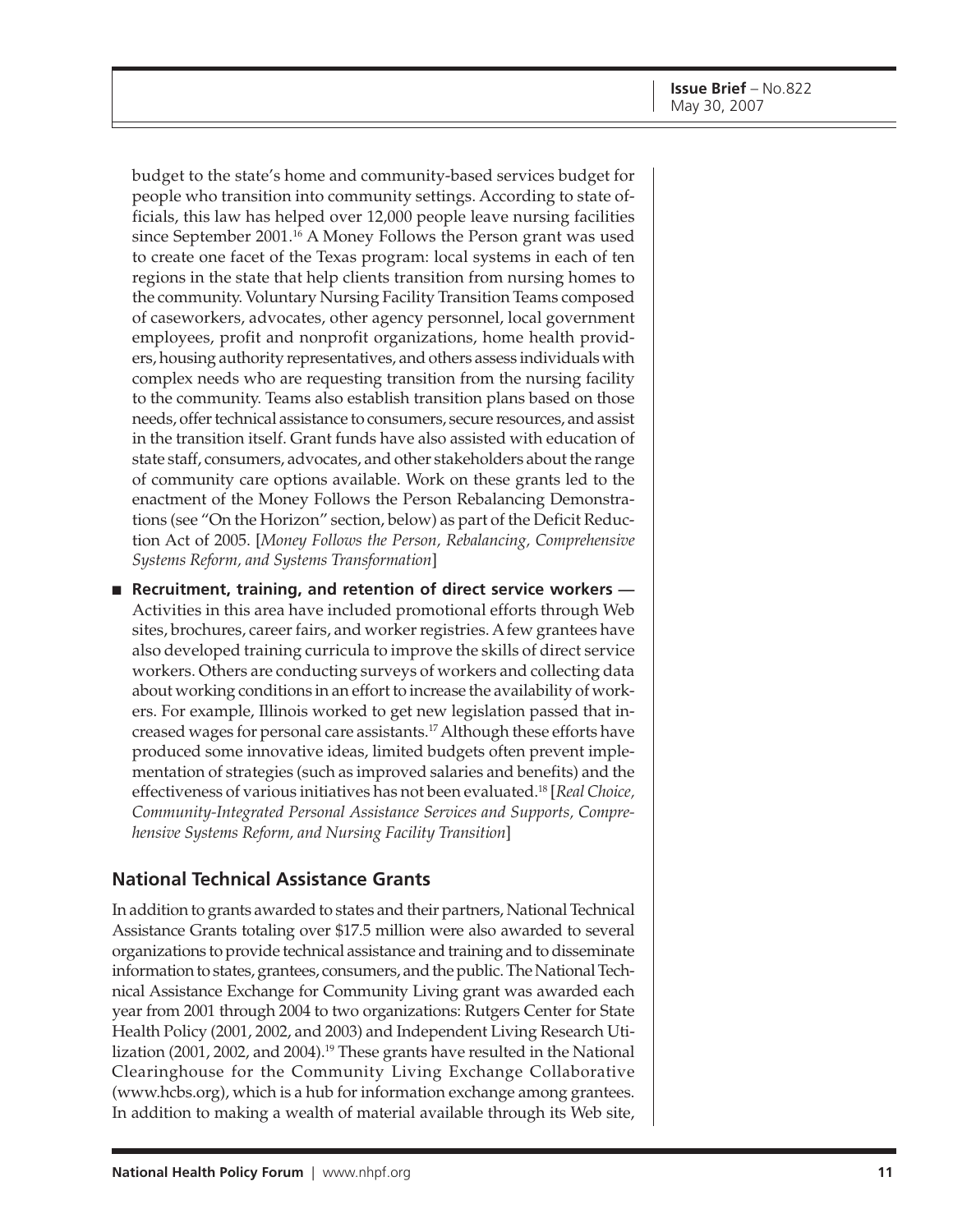the Clearinghouse provides on-site training and individualized technical assistance and conducts Web casts and conferences. One grant was also awarded in 2003 to the Topeka Independent Living Resource Center and a consortium of consumer-controlled organizations for Technical Assistance for Consumer Task Forces.<sup>20</sup> The purpose of this grant was to promote consumer involvement in state long-term care reforms.

## **EVALUATION OF GRANTS**

While much has been written about the activities and promising practices undertaken by Systems Change grantees, there is little evaluative data available to determine the effect of the grants on states' rebalancing efforts. Real Choice Systems Change grants were intended as catalysts for developing new approaches to rebalancing Medicaid long-term care, but the authorizing legislation required national evaluations only for the grants awarded in 2005 and 2006. Although CMS has funded annual evaluations since the be-

ginning of the program, these reports are largely descriptive of grantee activities. To some extent, the descriptive nature of the reports reflects both that the grants were in the early stages of implementation and that the outcomes of infrastructure changes are inherently difficult to measure, particularly when they are

influenced by a variety of different factors. Final reports have been issued on 2001 grantee activities for the Nursing Facilities Transitions and Workforce Initiatives and on 2003 Money Follows the Person grantees. 21 In 2003, Congress also directed CMS to commission a study in up to eight states to explore the various management techniques and programmatic features that states have put in place to rebalance their Medicaid long-term care systems. A topic paper on states' organizational structures that support rebalancing has been completed on the basis of case studies of these states.<sup>22</sup> The three final reports and the topic paper all point to the need for empirical analyses to explore the success of new approaches.

It is important to recognize that activities supported with System Change grant funds often constitute only one piece of a state's larger rebalancing efforts. Changes seen are more likely the result of a confluence of different forces than of the Systems Change grants alone. For example, a lawsuit by five individuals with long-term care needs based on the *Olmstead* decision was a major factor in Louisiana's development of a nursing facility transition program.23 In some states, such as New Jersey and Oregon, nursing facility transition activities were under way well before either the *Olmstead* decision or Systems Change grants because of leadership priorities in those states. In addition, rebalancing efforts have become more of a priority in many states because of rapidly rising Medicaid long-term care costs and states' recent fiscal crises.

While budget deficits led to tighter caps on HCBS waiver program placements in some states, transitions to the community continued in other

## **There is little evaluative data available to determine the effect of the grants on states' rebalancing efforts.**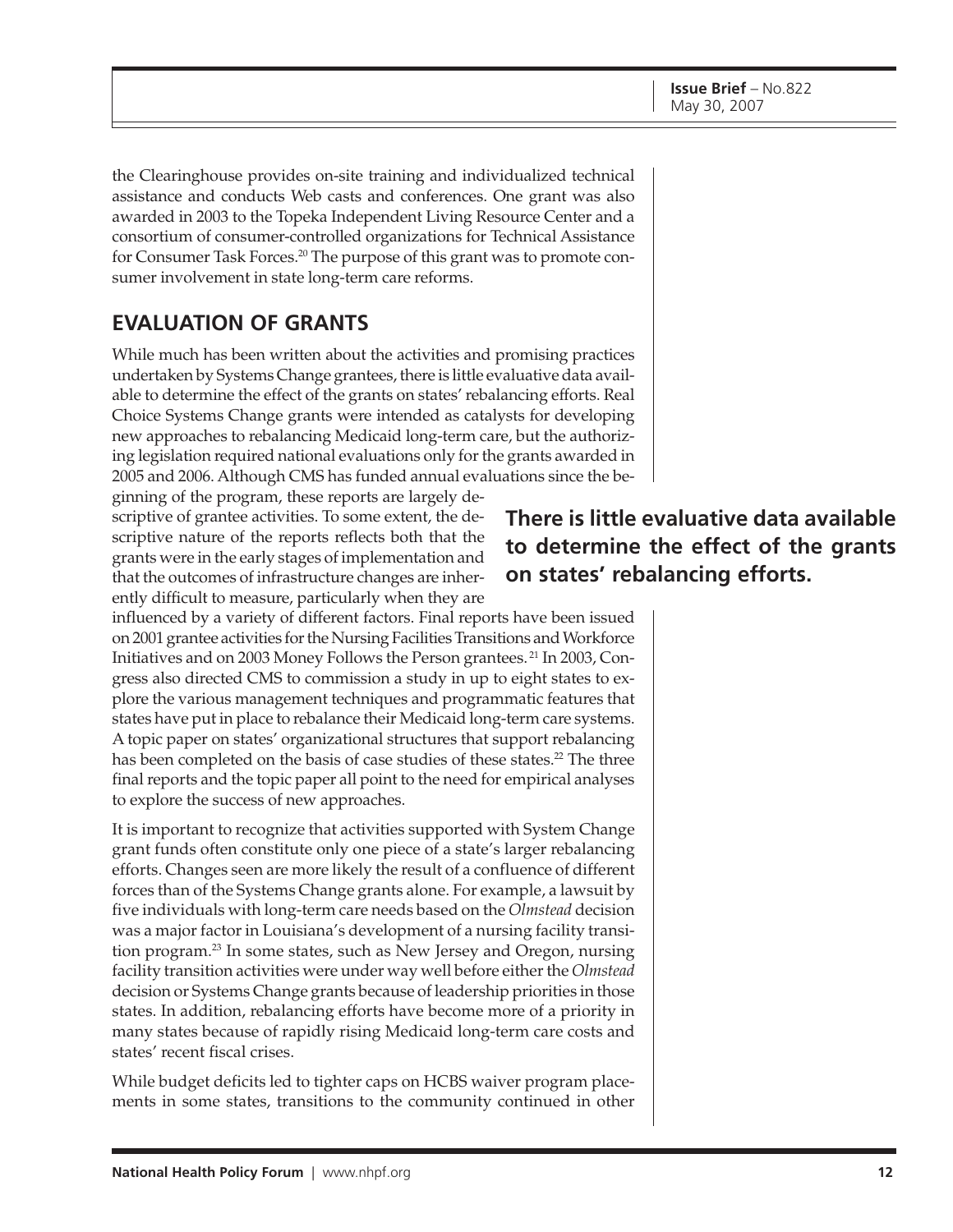states under the assumption that lower community costs would save money in the long run. For example, community placements in Texas are done outside of HCBS waiver program caps and thus were not affected during the budget crisis. Analysts also point out that grant activities are more likely to be sustainable in states that have support from senior elected officials in state government, including governors and legislators.

#### **State Reports and Consumer Perspectives**

In annual reports on Systems Change grants, states have reported sustainable improvements that have helped with their rebalancing efforts, such as establishing new funding for transition services, increasing the number of available HCBS waiver slots, enacting new state laws, and making more outreach and educational materials available for consumers.24 However, the final report on 2003 Money Follows the Person grantees points out that relatively few people have been transitioned to the community in comparison with the number of people residing in nursing facilities.25 This observation is consistent with earlier studies (not specific to Systems Change grants) that examined the number of people who have returned to the community under nursing facility transition programs and generally found that the numbers were small—in the low hundreds annually for most states.<sup>26</sup> Notable exceptions are Texas and Washington state, which have both transitioned an average of about 2,400 people annually from nursing facilities to community-based settings, including individual homes, assisted living facilities, and adult group homes.

States also report that significant barriers to rebalancing still remain. A lack of accessible and affordable housing continues to prevent many people, particularly those who have low incomes, from residing in their own homes. The use of residential care or assisted living facilities may help address the

lack of housing and also can provide a community-based alternative for individuals who need higher levels of supervision.<sup>27</sup> However, some consumer advocates view assisted living facilities as no different than nursing homes. (See text box, right.) In addition, many states do not cover services in residential care facilities under their HCBS waiver programs. Restrictions on available services, as well as a lack of services and direct service workers, remain problematic in many areas. Further, transitioning people from institutional facilities to community

**A Consumer Perspective on Real Choice Philosophy and State of Mind**

*"'Beds,' 'slots,' number of 'beds' in a 'home,' 'allowing to choose,' 'care for,' are terms that continue to pop up as part of Real Choice projects around the country. Real choice must mean that seniors and individuals with disabilities have a right to not be an object of someone else's 'care,' professional attention, or control. Home and com-*

*munity does not mean that the only non-institutional living option is a group home, or a place with a 'home like' atmosphere. The issue is whether each person has control over decisions and the meaning of home and community. As long as individuals have to fit into beds, slots, programs, etc., then real choice does not exist and systems have not changed."*

*Source: Real Choice Systems Change Grant Consumer Task Force Technical Assistance Center, "Tips for Consumer Task Force Members."*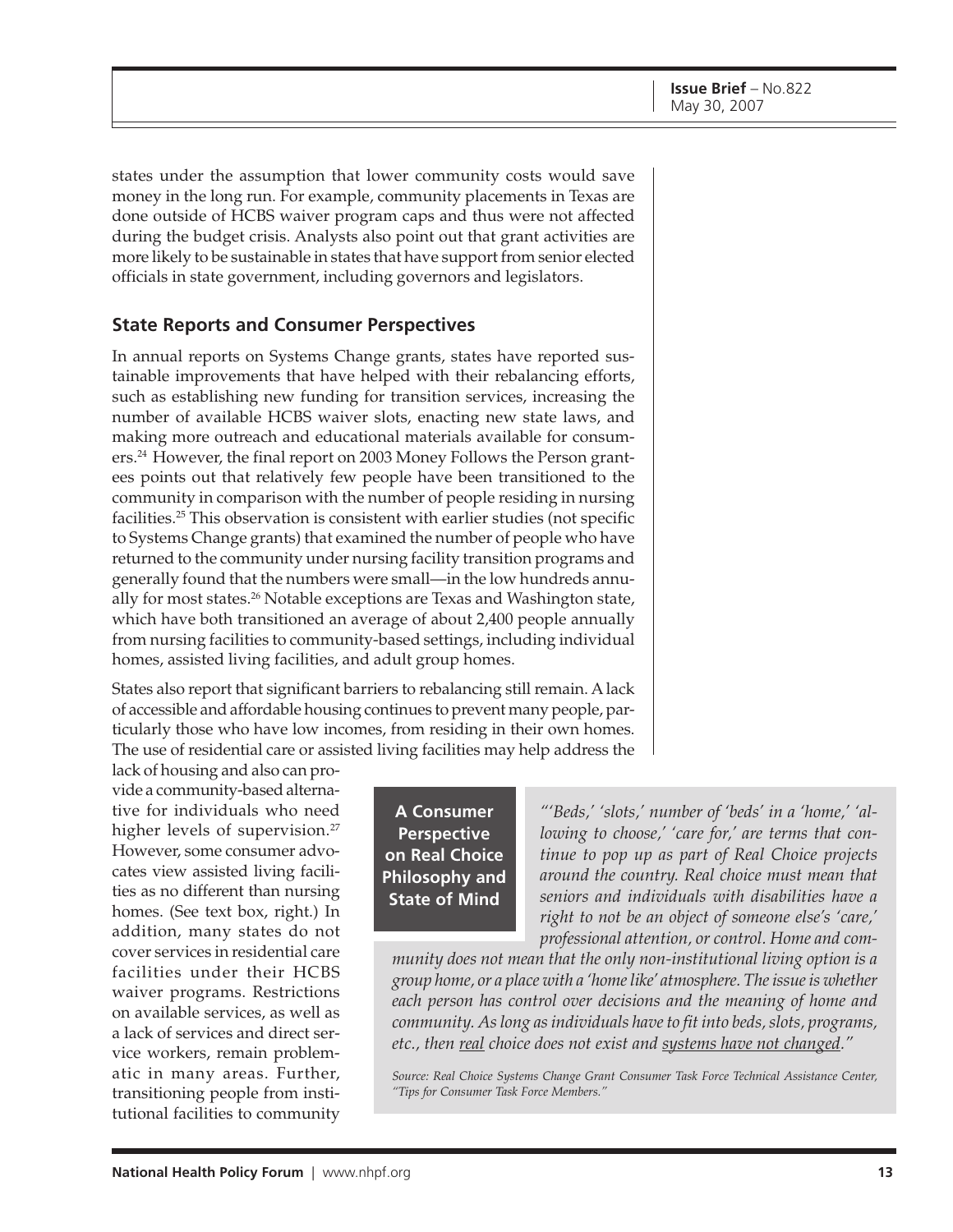settings is complex, requiring concerted effort and a significant commitment of administrative resources to find and coordinate the various needed supports and services from a fragmented delivery system. States have attempted to address these barriers through grant activities; however, some barriers are beyond the scope of the grants. For example, the low-income housing supply overall is unlikely to improve significantly despite grant activities that have helped to find ways to better coordinate Medicaid initiatives with local housing authority efforts.

Although many barriers to community living persist, expenditure data show that the distribution of spending between community-based long-term care services (including HCBS waivers, personal care, home health services) and institutional services is slowly but steadily changing. Community-based long-term care expenditures rose to 37 percent of all Medicaid long-term care costs in 2005, and this number continues to increase by one to three percentage points each year, as state Medicaid programs invest more resources in home and community-based services.<sup>28</sup> States also consistently report that nursing home transition programs are cost-effective, although there is no uniform way that the programs demonstrate cost effectiveness.<sup>29</sup>

Much less is known about the experiences of consumers who participate in programs that transition or divert people from institutional placement. Although the numbers of people who have been transitioned remains relatively small, these programs can have a large impact for individual consumers who are now able to live and participate in their communities. The final report on Money Follows the Person points out, however, that if adequate housing and community supports are not in place or are not provided at the level needed, consumer satisfaction may not be higher in the community than in an institutional setting and there is little empirical evidence either way.30

The state of New Jersey did conduct a study of its nursing facility transition program, which found that 93 percent of consumers were satisfied or somewhat satisfied with their current living situations in the community. 31 Those residing in facility-based community situations, such as assisted living facilities and group homes, reported more satisfaction with their place of residence than those who lived in their own homes or the homes of relatives, mostly due to greater opportunities to socialize with family and friends. Between 10 and 20 percent of individuals (most of whom were already receiving assistance, usually from an informal caregiver) indicated at least some unmet need for assistance with activities of daily living.

In addition, some early evaluation data has been produced by the ADRC grantee initiative. An interim report on the 2003 and 2004 ADRC grantees found that the average number of contacts per month across all sites increased by over 200 percent over a two-year period, and consumers expressed high levels of satisfaction with ADRC services. The analysis was limited, however, because the types of data collected varied significantly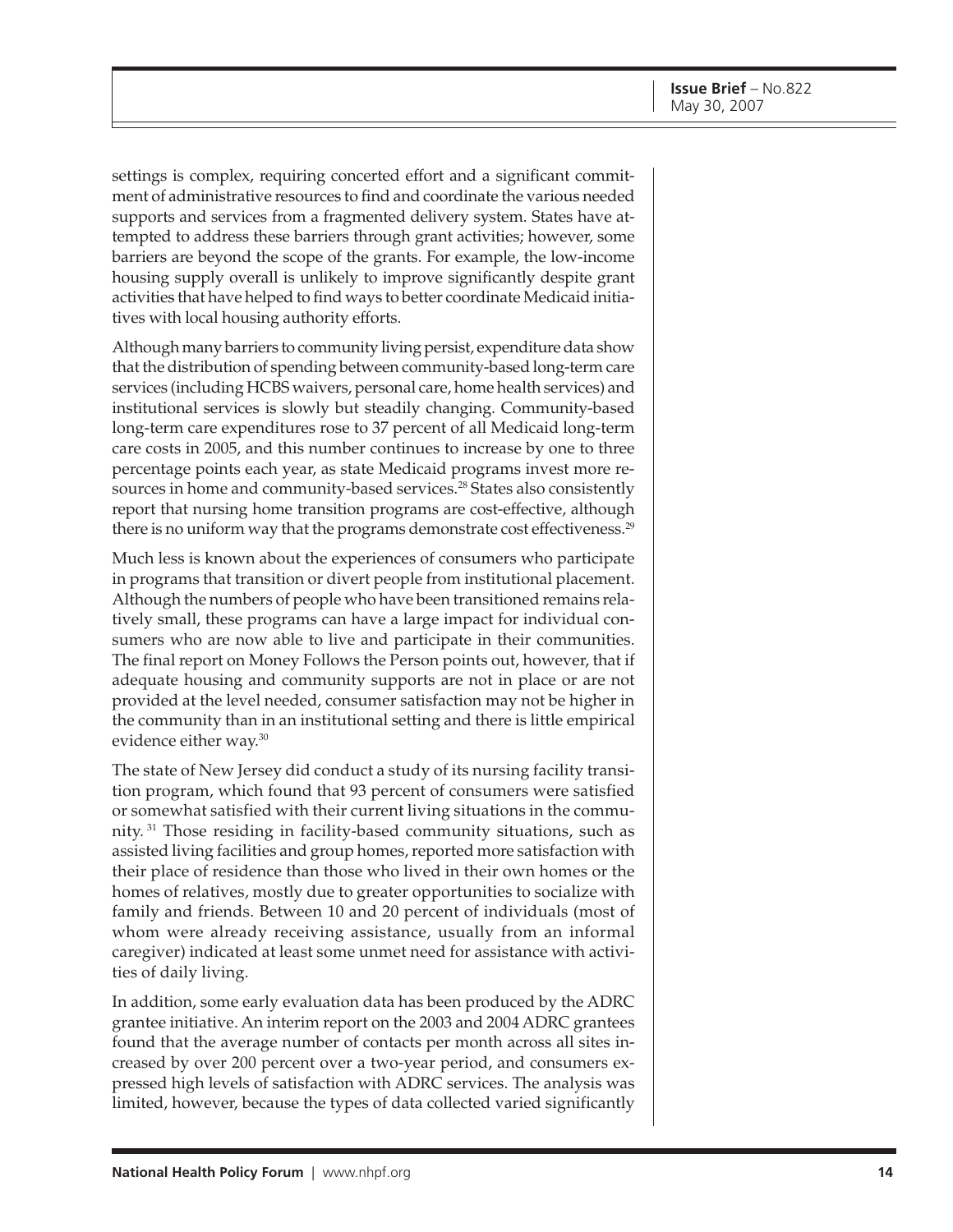across sites and few sites reported on access to services after ADRC contacts were made. Data from eight pilot sites in five states that reported consistent data show that there has been a 10.2 percent increase in HCBS enrollment and an 11.8 percent decline in institutional placements since instituting an ADRC. However, these data represent overall enrollment, not just enrollment among ADRC consumers, and it is unclear whether these trends are a direct result of ADRC initiatives.

#### **Outstanding Questions**

Clearly, state reporting on grant activities is valuable, but it can only provide limited information. In order for the Systems Change grants program to receive the sort of intensive and extensive evaluation and analysis that would provide better information, some critical policy questions about the grants specifically and public spending for long-term care in general would need to be addressed. These questions include

- Should the federal government continue funding such a wide array of grant activities, or should funds be focused on the most successful models? What are the costs and benefits of having diverse types of grants whose focus changes every year?
- Is it necessary to provide additional federal funds to continue state efforts to transform their systems to greater reliance on community care, or are states moving in this direction anyway?
- Given budgetary limitations, how can states meet the demand for services while assuring that individuals' needs and preferences are met?
- What measures are necessary to ensure an adequate workforce as the population ages and the demand for community-based services increases?
- What are the trade-offs between the higher value that individuals place on quality of life in a community setting versus potential quality of care problems, such as untrained caregivers or lack of needed care? What kind of oversight of caregiving is appropriate or necessary if public funds are expended in community- or homebased locations?

These types of questions should be addressed as the Systems Change grants move into maturity and special federal grant money is eliminated, leaving states to maintain programs with their regular Medicaid funds.

### **ON THE HORIZON**

Building on the experience of the Real Choice Systems Change grants, the Deficit Reduction Act (DRA) of 2005 authorized \$1.75 billion for Money Follows the Person Rebalancing demonstrations over the next five years (2007 through 2011). For these competitive grants, Congress defined Money Follows the Person more broadly than the traditional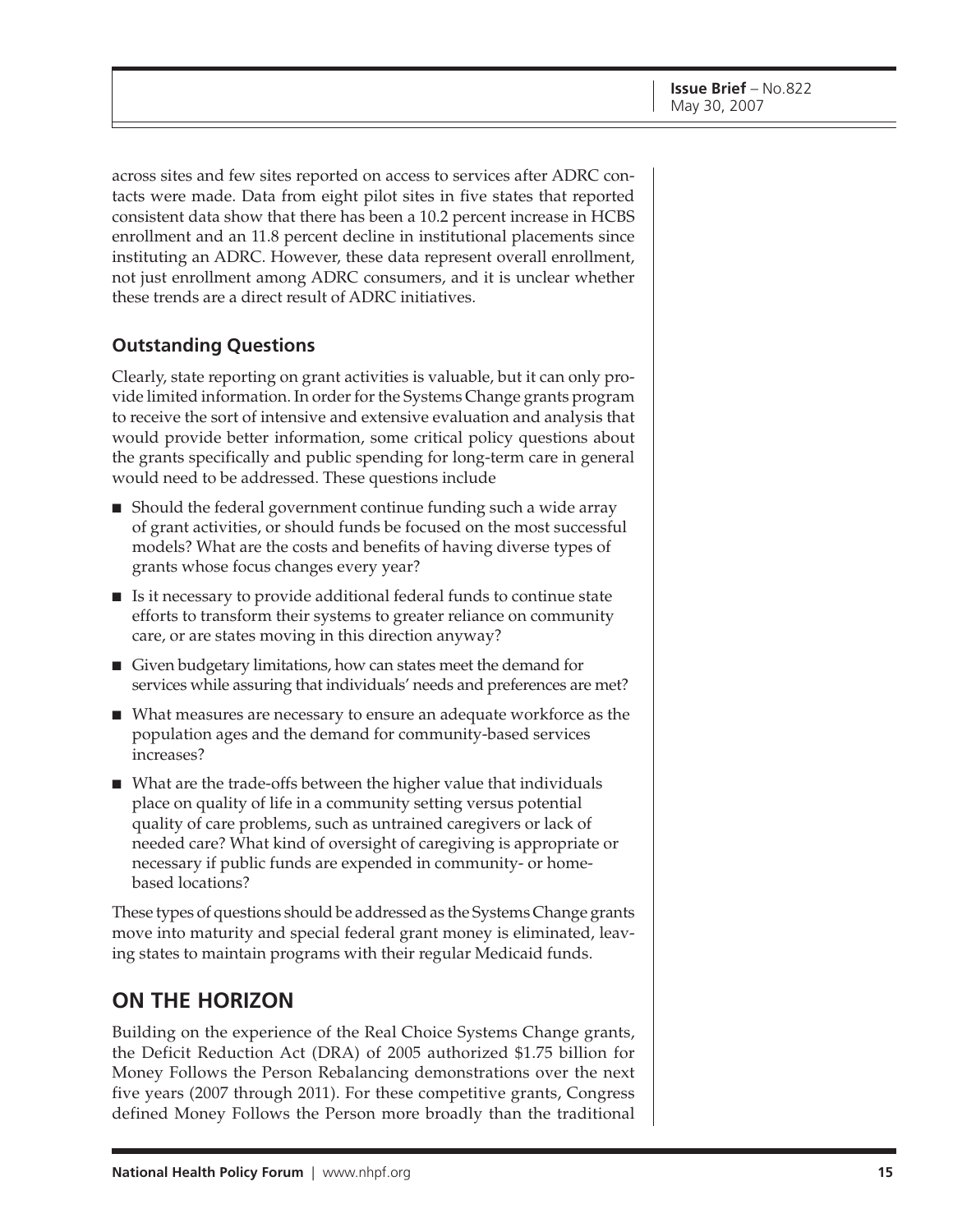budget-related definition. Section 6071 of Public law 190-171 states the goal of Money Follows the Person as "elimination of barriers or mechanisms, whether in state law, the state Medicaid plan, the state budget, or otherwise, that prevent or restrict the flexible use of Medicaid funds to enable Medicaid-eligible individuals to receive support for appropriate and necessary long-term services in the settings of their choice." The demonstration grants will support reforms that transition eligible individuals who have resided in nursing facilities for between six months and two years and will provide an enhanced federal matching rate for those individuals for one year after transition to the community. The enhanced federal matching funds are intended to serve as an incentive for states to transition more individuals. On January 12, 2007, CMS announced the first 17 states that will receive more than \$23 million in grants for 2007.32

## **CONCLUSION**

Leadership from the highest levels of federal and state government, strong advocacy by consumers, and budget-driven incentives to transform the long-term care system are important forces in rebalancing long-term care. While often funding only a small part of larger rebalancing efforts, Real Choice Systems Change grants have helped to support those efforts by prioritizing certain initiatives and by supplying funding for activities that may not have taken place in the absence of that support.

Much valuable information has been shared about individual state experiences, strategies, successes, and challenges through the Real Choice Systems Change grant program. However, analysis of the success of various initiatives has been hampered by the lack of a national evaluation strategy. That strategy could involve establishing indicators of success and measurable outcomes and identifying consistent sources of data across grantees with the goal of identifying approaches that work based on empirical evidence.

For the 2005 and 2006 grantees, CMS has established core performance measures on which states will be required to report and has contracted for a national evaluation to review and assess measures across states. Therefore, more definitive findings may become available from those evaluations. Further, the opportunity to receive enhanced federal matching funds (up to the grant amount) through the new Money Follows the Person demonstrations is likely to stimulate the transition of greater numbers of people to community-based settings. Tracking the outcomes for individuals who have been transitioned will be important to determine whether their needs are being adequately addressed and whether consumer satisfaction is higher in community-based settings. The answers to critical policy questions raised in this issue brief would help to determine the effectiveness of grants and advance the movement to community-based long-term care.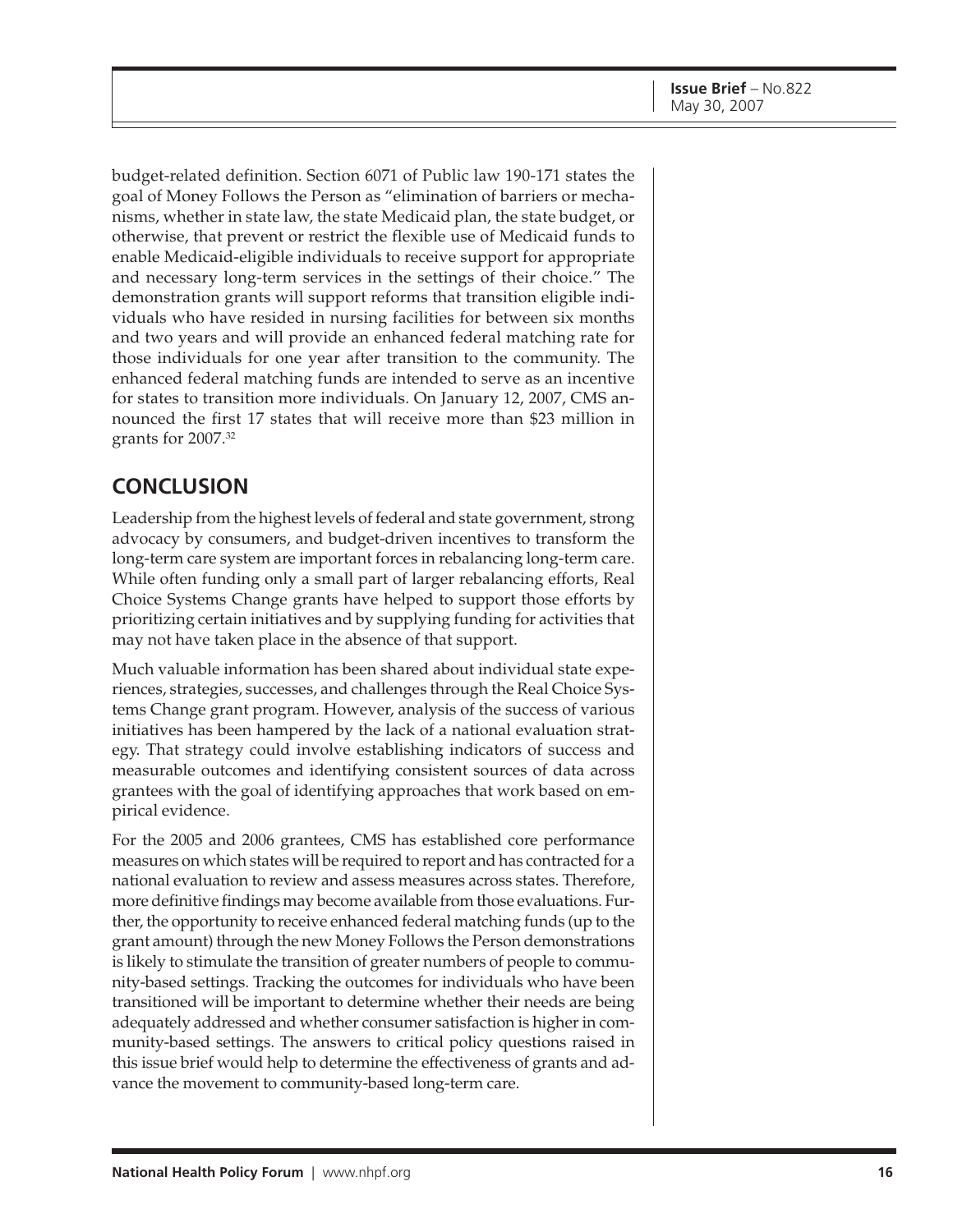### **ENDNOTES**

1. Anna Sommers, Mindy Cohen, and Molly O'Malley, "Medicaid's Long-Term Care Beneficiaries: An Analysis of Spending Patterns," Kaiser Commission on Medicaid and the Uninsured, Issue Paper, November 2006; available at [www.kff.org/medicaid/upload/7576.pdf.](http://www.kff.org/medicaid/upload/7576.pdf)

2. Projections indicate that, by the year 2020, the percentage of individuals age 65 and older will increase by one-third to 17 percent of the population—nearly 20 million more seniors than in 2000. Kathryn G. Allen, U.S. General Accounting Office (GAO), "Long-Term Care: Implications of the Supreme Court's *Olmstead* Decision Are Still Unfolding," GAO-01-1167T, testimony before the Special Committee on Aging, U.S. Senate, September 24, 2001; available at [www.gao.gov/new.items/d011167t.pdf.](http://www.gao.gov/new.items/d011167t.pdf)

3. Angela Greene *et al., Real Choice Systems Change Grant Program Third Year Report: Progress and Challenges of the FY 2002 and FY 2003 Grantees (October 1, 2003 – September 30, 2004)*, RTI International, prepared for the Centers for Medicare & Medicaid Services (CMS), August 2005; available at [www.cms.hhs.gov/RealChoice/downloads/2004report.pdf.](http://www.cms.hhs.gov/RealChoice/downloads/2004report.pdf)

4. Wayne L. Anderson *et al*., *Direct Service Workforce Activities of the Systems Change Grantees Final Report*[, RTI International, prepared for CMS, April 2004; available at www.hcbs.org/](http://www.hcbs.org/files/35/1708/CMSWorkforce.pdf) files/35/1708/CMSWorkforce.pdf.

5. Kaiser Commission on Medicaid and the Uninsured, "Medicaid and Long-Term Care [Services," Medicaid Facts, July 2006; available at www.kff.org/medicaid/upload/Medicaid](http://www.kff.org/medicaid/upload/Medicaid-and-Long-Term-Care-Services-PDF.pdf)and-Long-Term-Care-Services-PDF.pdf.

6. For more information on *Olmstead v. L.C.*, see Randy Desonia, "Is Community Care a Civil Right? The Unfolding Saga of the *Olmstead* decision," National Health Policy Fo[rum, Background Paper, March 12, 2003; available at www.nhpf.org/pdfs\\_bp/](http://www.nhpf.org/pdfs_bp/BP_Olmstead_3-03.pdf) BP\_Olmstead\_3-03.pdf.

7. Kaiser Commission on Medicaid and the Uninsured, "Medicaid and Long-Term Care Services."

8. For more information about challenges to increasing the use of HCBS see Cynthia Shirk, "Rebalancing Long-Term Care: The Role of Medicaid Home and Community-Based Services Waiver Program," National Health Policy Forum, Background Paper, March 3, 2006; available at [www.nhpf.org/pdfs\\_bp/BP\\_HCBS.Waivers\\_03-03-06.pdf.](http://www.nhpf.org/pdfs_bp/BP_HCBS.Waivers_03-03-06.pdf)

9. Under the Integrating Long-Term Care Supports and Affordable Housing grants awarded in 2004, a small percentage of funds were permitted to be used toward one-time transition costs, such as rental security deposits.

10. CMS, "Real Choice Systems Change Grants Compendium Fifth Edition," March 2006; available at [www.cms.hhs.gov/RealChoice/downloads/compendium.pdf.](http://www.cms.hhs.gov/RealChoice/downloads/compendium.pdf)

11. Greene *et al., Real Choice Systems Change Grant Program Third Year Report*.

12. Greene *et al., Real Choice Systems Change Grant Program Third Year Report*.

13. Greene *et al., Real Choice Systems Change Grant Program Third Year Report*.

14. Greene *et al., Real Choice Systems Change Grant Program Third Year Report*.

15. Most states limit the number of slots that are available in section 1915(c) HCBS waiver programs. When slots are filled, consumers are placed on a waiting list for services.

16. Marc Gold, Texas Department of Aging and Disability Services, telephone conversation with author, December 2006.

17. Kristen Siebenaler *et al.*, *Real Choice Systems Change Grant Program: Second Year Report (October 1, 2002 – September 30, 2003)*, RTI International, prepared for CMS, September 2004; available at [www.hcbs.org/files/51/2548/SystemsChange.pdf.](http://www.hcbs.org/files/51/2548/SystemsChange.pdf)

18. Anderson *et al., Direct Service Workforce Activities of the Systems Change Grantees*.

**Endnotes** / continued ➤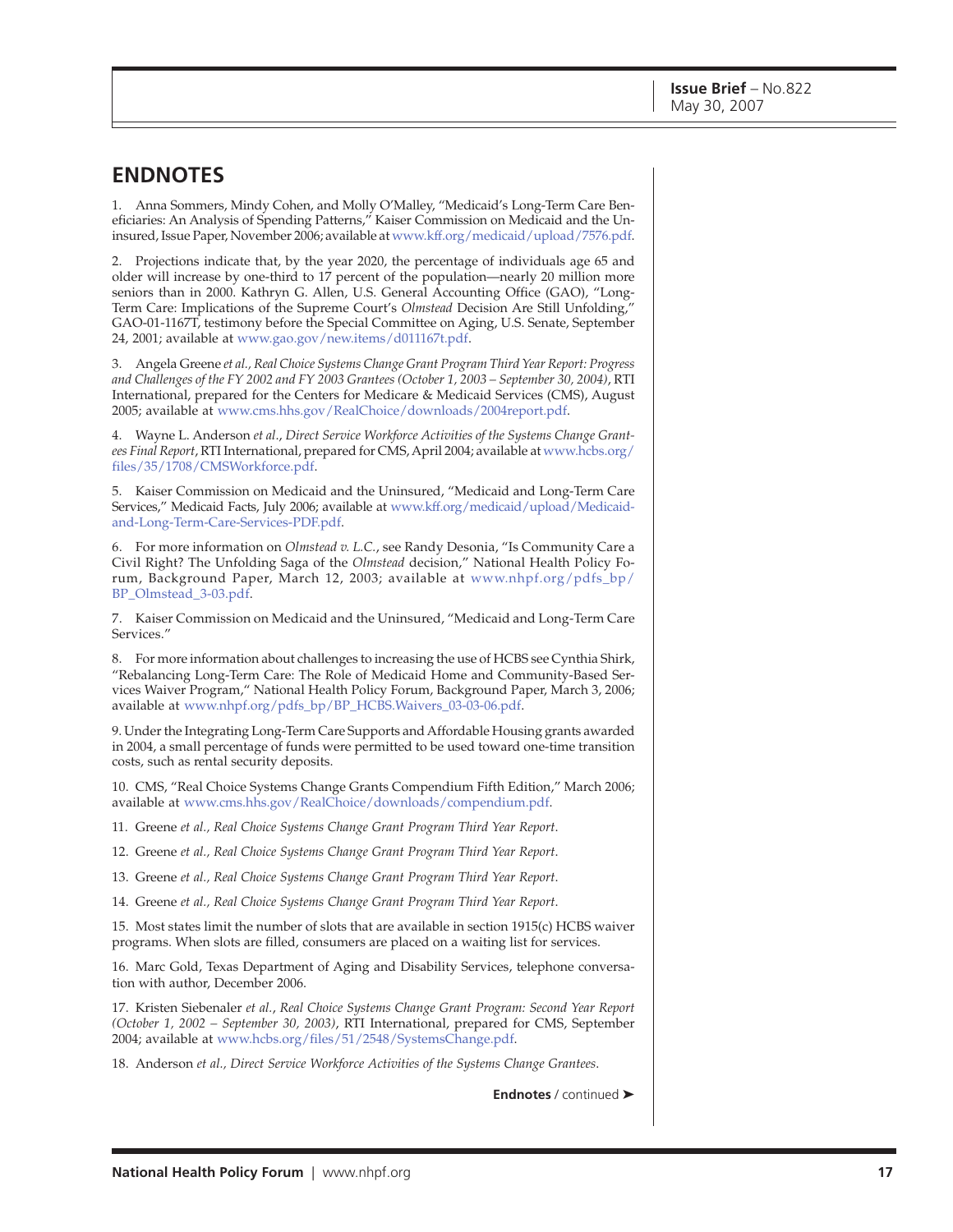#### **Endnotes** / continued

19. The name of this grant was changed to "National State-to-State Technical Assistance Program for Community Living" in 2003 and 2004.

[20. The Topeka Independent Living Center Web site can be accessed at www.tilrc.org/](http://www.tilrc.org/Real%20Choice%20Website/Real_Choice_Homepage.htm) Real%20Choice%20Website/Real\_Choice\_Homepage.htm.

21. Janet O'Keeffe *et al., Real Choice Systems Change Grant Program FY 2001 Nursing Facility Transition Grantees: Final Report*, RTI International, prepared for CMS, August 2006, available at [www.hcbs.org/files/96/4791/NFTGrantee.pdf;](http://www.hcbs.org/files/96/4791/NFTGrantee.pdf) Anderson *et al., Direct Service Workforce Activities of the Systems Change Grantees*; and Wayne Anderson, Joshua M. Wiener, and Janet O'Keeffe, *Money Follows the Person Initiatives of the Systems Change Grantees: Final Report*[, RTI International, prepared for CMS, July 2006; available at www.hcbs.org/files/](http://www.hcbs.org/files/96/4769/MFP.pdf) 96/4769/MFP.pdf.

22. Rosalie Kane *et al.*, "State Long-Term Care Systems: Organizing for Rebalancing," CNAC [Corporation, prepared for CMS, December 2006; available at www.cms.hhs.gov/](http://www.cms.hhs.gov/NewFreedomInitiative/downloads/Rebalancing_Topic_Paper_2.pdf) NewFreedomInitiative/downloads/Rebalancing\_Topic\_Paper\_2.pdf.

23. Judy Kasper and Molly O'Malley, "Nursing Home Transition Programs: Perspectives of State Medicaid Officials," Kaiser Commission on Medicaid and the Uninsured, April 2006; available at [www.kff.org/medicaid/upload/7484.pdf.](http://www.kff.org/medicaid/upload/7484.pdf)

24. O'Keeffe *et al.*, *Real Choice Systems Change Grant Program FY 2001 Nursing Facility Transition Grantees*.

25. Anderson, Wiener, and O'Keeffe, *Money Follows the Person Initiatives of the Systems Change Grantees*.

26. Kasper and O'Malley, "Nursing Home Transition Programs."

27. It should be noted that Medicaid pays for services only, not for room and board. Congregate living facilities may provide a lower cost alternative to renting or buying private individual residences because of economies of scale.

28. Brian Burwell, Kate Sredl, and Steve Eiken, "Medicaid Long-term Care Expenditures [in FY 2005," Thompson-Medstat, memo, July 5, 2006; available at www.hcbs.org/files/](http://www.hcbs.org/files/94/4687/Memo.pdf) 94/4687/Memo.pdf.

29. Leslie Hendrickson and Susan C. Reinhard, "Money Follows the Person: State Approaches to Calculating Cost Effectiveness," Rutgers Center for State Health Policy, Dis[cussion Paper, September 2006; available at www.hcbs.org/files/97/4838/](http://www.hcbs.org/files/97/4838/MFPCostEffectivenessFinal090506.pdf) MFPCostEffectivenessFinal090506.pdf.

30. Anderson, Wiener, O'Keeffe, *Money Follows the Person Initiatives of the Systems Change Grantees*.

31. Sandra Howell-White, "Current Living Situation and Service Needs of Former Nursing Home Residents: An Evaluation of New Jersey's Nursing Home Transition Program," [Rutgers Center for State Health Policy, June 2003; available at www.hcbs.org/files/19/](http://www.hcbs.org/files/19/907/CurrentLivingSituation1yearPostNJsNFTprogram.pdf) 907/CurrentLivingSituation1yearPostNJsNFTprogram.pdf.

32. CMS, "CMS Awards Demonstration Grants to 17 States for Alternatives to Institutional Care," press release, January 12, 2007. The 17 states are: Wisconsin, New York, Washington, Connecticut, Michigan, Oklahoma, Arkansas, Maryland, Nebraska, New Hampshire, California, Indiana, Texas, South Carolina, Missouri, Iowa, and Ohio.

#### **NATIONAL** HEALTH POLICY ORUM

*The National Health Policy Forum is a nonpartisan research and public policy organization at The George Washington University. All of its publications since 1998 are available online at [www.nhpf.org.](http://www.nhpf.org)*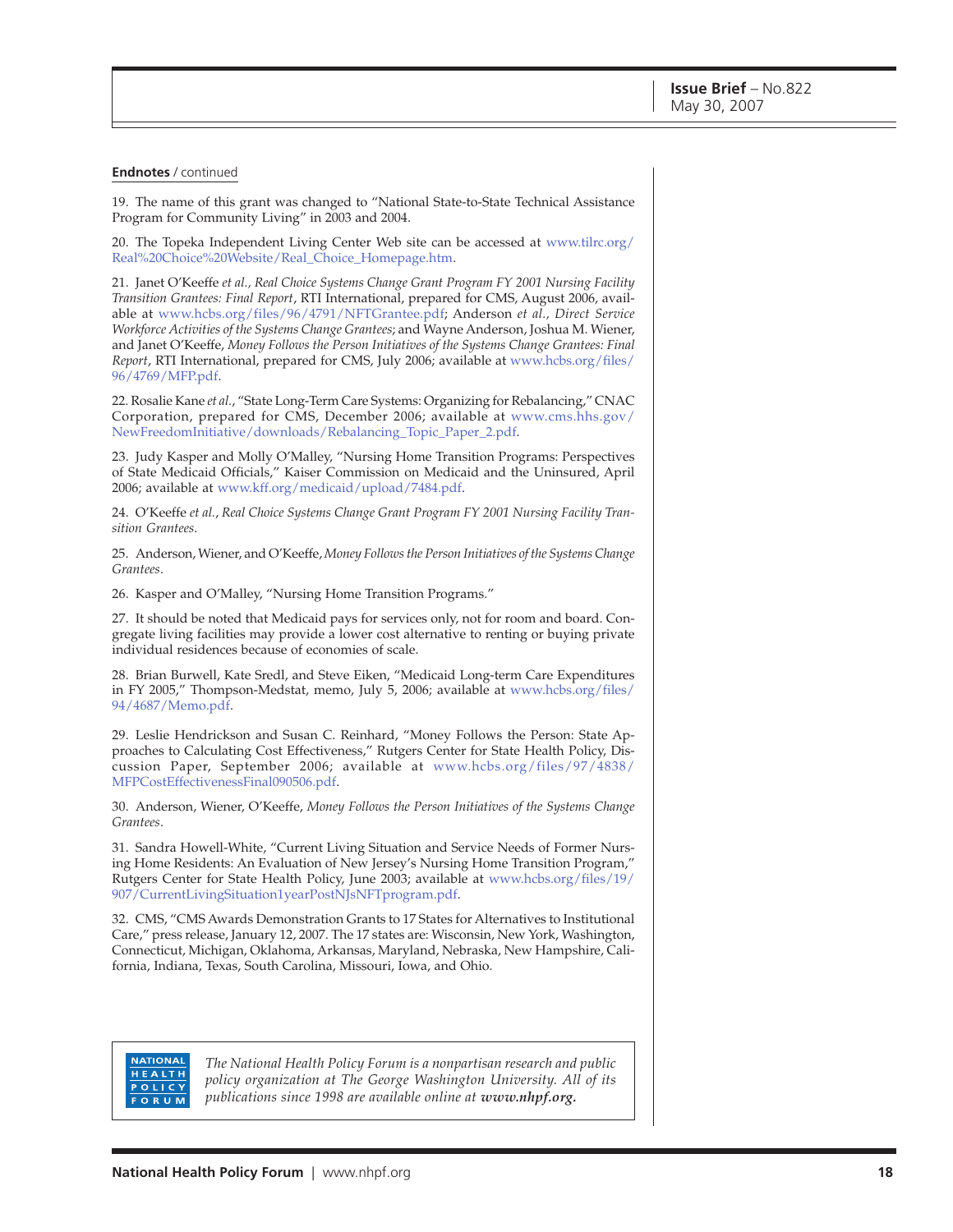#### **APPENDIX 1**

#### **Total Systems Change Grants Awarded to States and**

**Territories, 2001 through 2006** (in thousands of dollars)

| <b>State</b>           | Total Awarded* | <b>State</b>   | <b>Total Awarded*</b> |
|------------------------|----------------|----------------|-----------------------|
| <b>AK</b>              | \$4,503        | <b>MS</b>      | 3,287                 |
| <b>AL</b>              | 4,170          | <b>MT</b>      | 3,306                 |
| <b>AR</b>              | 8,058          | <b>NC</b>      | 8,062                 |
| <b>AS</b>              | 50             | <b>ND</b>      | 1,400                 |
| $\mathsf{A}\mathsf{Z}$ | 2,000          | <b>NE</b>      | 4,220                 |
| CA                     | 6,872          | <b>NH</b>      | 8,425                 |
| CO                     | 4,486          | <b>NJ</b>      | 6,380                 |
| <b>CNMI</b>            | 1,635          | <b>NM</b>      | 5,120                 |
| <b>CT</b>              | 3,669          | <b>NV</b>      | 3,741                 |
| <b>DC</b>              | 4,101          | <b>NY</b>      | 5,019                 |
| DE                     | 2,739          | OH             | 4,159                 |
| <b>FL</b>              | 3,872          | OK             | 2,585                 |
| GA                     | 4,169          | <b>OR</b>      | 6,927                 |
| GU                     | 1,823          | PA             | 4,230                 |
| HI                     | 2,925          | <b>PR</b>      | 50                    |
| IA                     | 4,521          | R <sub>l</sub> | 5,515                 |
| ID                     | 3,366          | <b>SC</b>      | 7,011                 |
| IL                     | 2,050          | <b>SD</b>      | 200                   |
| IN                     | 4,359          | <b>TN</b>      | 4,088                 |
| <b>KS</b>              | 5,159          | <b>TX</b>      | 4,630                 |
| KY                     | 3,000          | UT             | 1,985                 |
| LA                     | 6,896          | <b>VA</b>      | 3,471                 |
| <b>MA</b>              | 7,624          | VT             | 8,558                 |
| <b>MD</b>              | 3,459          | <b>WA</b>      | 3,778                 |
| <b>ME</b>              | 7,372          | <b>WI</b>      | 10,472                |
| MI                     | 8,558          | <b>WV</b>      | 3,664                 |
| <b>MN</b>              | 4,792          | <b>WY</b>      | 1,450                 |
| <b>MO</b>              | 6,048          | <b>TOTAL</b>   | $$243,691,000**$      |

*\* All numbers have been rounded to the nearest thousand dollars.*

*\*\* Total does not equal the sum of the numbers above due to rounding.*

*Sources: Martin Kitchener* et al.*, "Federal Systems Change Grants to States and Territories," UCSF National Center for Personal Assistance Services, December 2006, available at http://pascenter.org/systemschange/ [index.php; Centers for Medicare & Medic](http://pascenter.org/systemschange/index.php)aid Services, "Real Choice Systems Change Grants Compendium Fifth Edition," March 2006, available at www.cms.hhs.gov/ [RealChoice/downloads/compendium.pdf; and](http://www.cms.hhs.gov/RealChoice/downloads/compendium.pdf) U.S. Department of Health and Human Services, "States Get Federal Grants To Help People With Disabilities Live in The Community," press release, September 15, 2006, [available at www.cms.hhs.gov/RealChoice/](http://www.cms.hhs.gov/RealChoice/downloads/ST_PressRelease_091506.pdf) downloads/ST\_PressRelease\_091506.pdf.*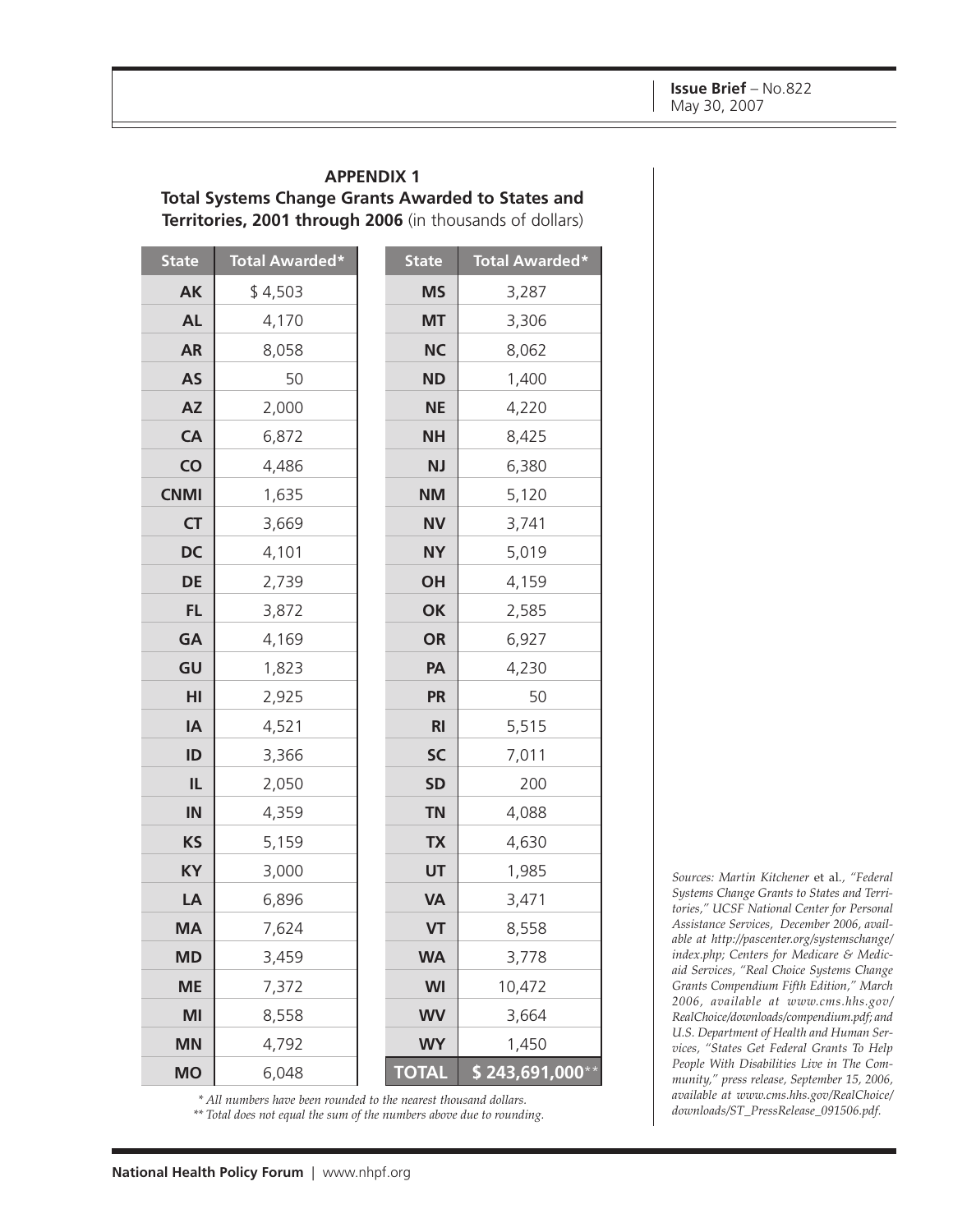| Grant Type                                                            | <b>Description</b>                                                                                                                                                                                                                                                                     | <b>2001</b> | 2002                  | 2003                  | 2004                  | 2005     | 2006 |
|-----------------------------------------------------------------------|----------------------------------------------------------------------------------------------------------------------------------------------------------------------------------------------------------------------------------------------------------------------------------------|-------------|-----------------------|-----------------------|-----------------------|----------|------|
| <b>Real Choice</b>                                                    | To promote partnerships between states and communities to<br>expand and improve community-based long-term care systems.                                                                                                                                                                | $\times$    | $\boldsymbol{\times}$ |                       |                       |          |      |
| Community-Integrated Personal<br>Assistance Services and Supports     | To improve consumer-directed personal assistance services<br>and provide maximum consumer control.                                                                                                                                                                                     | $\times$    | $\boldsymbol{\times}$ | $\times$              |                       |          |      |
| Nursing Facility Transition                                           | ties to the community, for example, through development of<br>To promote partnerships between states and<br>To help individuals make the transition from nursing facili-<br>Independent Living Centers that provide supports, and (ii)<br>housing strategies.<br>Two types: (i)        | $\times$    | $\times$              |                       |                       |          |      |
| Respite for Adults                                                    | To assess feasibility of developing respite projects for caregivers<br>of adults and to offer the opportunity for consumer direction.                                                                                                                                                  |             |                       | $\times$              |                       |          |      |
| Respite for Children                                                  | To assess feasibility of developing respite projects for<br>caregivers of children and to offer the opportunity for con-<br>sumer direction.                                                                                                                                           |             |                       | $\boldsymbol{\times}$ |                       |          |      |
| Community-Based Treatment<br>Alternatives for Children                | To develop community-based mental health services for chil-<br>dren with serious emotional disturbances.                                                                                                                                                                               |             |                       | $\times$              |                       |          |      |
| <b>Quality Assurance and</b><br><b>Quality Improvement</b><br>in HCBS | To develop systematic methods to meet statutory require-<br>ments and develop improved methods to involve consum-<br>ers in quality assurance systems.                                                                                                                                 |             |                       | $\times$              | $\boldsymbol{\times}$ |          |      |
| Independence Plus                                                     | To assist states in meeting CMS expectations for approval of<br>self-directed 1115 waiver programs.                                                                                                                                                                                    |             |                       | $\times$              |                       |          |      |
| Money Follows the Person                                              | To reform financing arrangements to enable individuals to<br>make the transition between institutions and the community.                                                                                                                                                               |             |                       | $\boldsymbol{\times}$ |                       |          |      |
| Family-to-Family Health<br>Care Information Centers                   | needs, develop and disseminate information, collaborate<br>training for families with children with special health care<br>To establish family-run centers that provide education and<br>with other centers, and promote the philosophy of individual<br>and family-directed supports. |             |                       | $\times$              | $\boldsymbol{\times}$ | $\times$ |      |

ı

Τ

APPENDIX 2: Systems Change Grants Awarded 2001-2006 **APPENDIX 2: Systems Change Grants Awarded 2001–2006**

**The Co** 

*Note: This list does not include National Technical Assistance Grants. Appendix 2 — continued >* Note: This list does not include National Technical Assistance Grants.

Appendix  $2$  – continued >